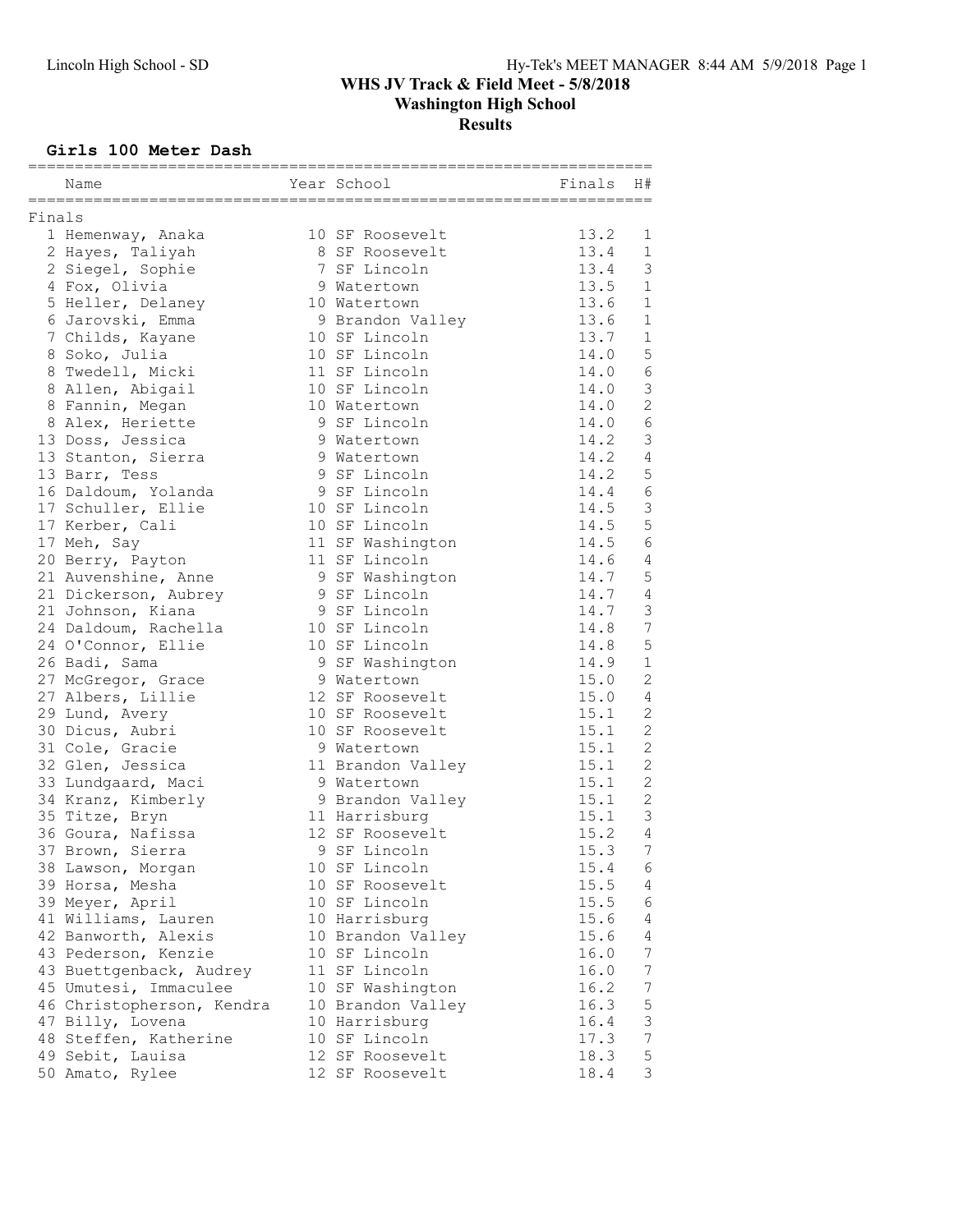## Girls 200 Meter Dash

| Name                    |    | Year School<br>========================= | Finals | H#             |
|-------------------------|----|------------------------------------------|--------|----------------|
| 1 Jarovski, Emma        |    | 9 Brandon Valley                         | 28.6   | 1              |
| 2 McGregor, Grace       |    | 9 Watertown                              | 28.8   | $\mathcal{S}$  |
| 2 Dierks, Liz           |    | 9 Harrisburg                             | 28.8   | $\mathbf{1}$   |
| 4 Sahly, Emma           |    | 9 SF Lincoln                             | 29.0   | 3              |
| 4 Lein, Kennedy         |    | 9 Harrisburg                             | 29.0   | $\mathbf{1}$   |
| 4 Biteler, Brielle      |    | 9 SF Washington                          | 29.0   | 4              |
| 7 Childs, Kayane        |    | 10 SF Lincoln                            | 29.1   | 1              |
| 8 Scott, Aneesha        |    | 9 Brandon Valley                         | 29.2   | $\mathbf{1}$   |
| 9 Twedell, Micki        |    | 11 SF Lincoln                            | 29.7   | 5              |
| 10 Fannin, Megan        |    | 10 Watertown                             | 29.8   | $\mathcal{S}$  |
| 10 Gajmer, Sanja        |    | 9 SF Washington                          | 29.8   | $\overline{4}$ |
| 12 Hanson, Emma         |    | 10 SF Roosevelt                          | 29.9   | 1              |
| 12 Kerber, Cali         |    | 10 SF Lincoln                            | 29.9   | $\overline{4}$ |
| 12 VonWald, Anna        |    | 9 Harrisburg                             | 29.9   | $\mathbf{1}$   |
| 12 Cole, Gracie         |    | 9 Watertown                              | 29.9   | $\mathcal{S}$  |
| 16 Blogg, Jenna         |    | 10 SF Roosevelt                          | 30.0   | $\mathsf 3$    |
| 17 Johnson, Halle       |    | 9 SF Washington                          | 30.0   | $\overline{c}$ |
| 18 Lund, Avery          |    | 10 SF Roosevelt                          | 30.1   | 2              |
| 18 Barr, Tess           |    | 9 SF Lincoln                             | 30.1   | $\epsilon$     |
| 20 Glen, Jessica        |    | 11 Brandon Valley                        | 30.2   | $\mathcal{S}$  |
| 21 Allen, Abigail       |    | 10 SF Lincoln                            | 30.3   | 5              |
| 21 Dickerson, Aubrey    |    | 9 SF Lincoln                             | 30.3   | 3              |
| 23 Hyz, Elise           |    | 10 SF Washington                         | 30.7   | $\overline{4}$ |
| 24 Rippentrop, Macy     |    | 9 Brandon Valley                         | 30.8   | $\overline{4}$ |
| 25 Goeden, Brooke       |    | 10 Brandon Valley                        | 30.8   | $\overline{4}$ |
| 26 Alex, Heriette       |    | 9 SF Lincoln                             | 30.9   | 5              |
| 27 Meyer, April         |    | 10 SF Lincoln                            | 31.0   | 6              |
| 28 Madison, Brenna      |    | 9 SF Roosevelt                           | 31.2   | 1              |
| 28 Lawson, Morgan       |    | 10 SF Lincoln                            | 31.2   | 4              |
| 30 Daldoum, Yolanda     |    | 9 SF Lincoln                             | 31.4   | 5              |
| 31 Daldoum, Rachella    |    | 10 SF Lincoln                            | 31.5   | $\overline{7}$ |
| 32 Schuller, Ellie      |    | 10 SF Lincoln                            | 31.6   | 5              |
| 33 Williams, Lauren     |    | 10 Harrisburg                            | 31.9   | 5              |
| 34 Madison, Ashlyn      |    | 9 SF Roosevelt                           | 32.0   | $\overline{c}$ |
| 35 Auvenshine, Anne     |    | 9 SF Washington                          | 32.1   | 5              |
| 36 Lanning, Maggie      |    | 9 SF Lincoln                             | 32.5   | $\overline{c}$ |
| 37 Amato, Rylee         |    | 12 SF Roosevelt                          | 32.6   | $\overline{2}$ |
| 37 Horsa, Mesha         | 10 | SF Roosevelt                             | 32.6   | 4              |
| 37 Rick, Ashley         |    | 9 SF Roosevelt                           | 32.6   | 2              |
| 40 Berry, Payton        |    | 11 SF Lincoln                            | 32.7   | 7              |
| 41 Brown, Sierra        |    | 9 SF Lincoln                             | 33.8   | 2              |
| 42 Pederson, Kenzie     |    | 10 SF Lincoln                            | 34.0   | 6              |
| 42 Buettgenback, Audrey |    | 11 SF Lincoln                            | 34.0   | 7              |
| 44 Keah, Nyagany        |    | 9 SF Washington                          | 34.1   | 5              |
| 44 O'Connor, Ellie      |    | 10 SF Lincoln                            | 34.1   | $\epsilon$     |
| 46 Umutesi, Immaculee   |    | 10 SF Washington                         | 34.2   | 7              |
| 47 Dooley, Avery        |    | 9 SF Roosevelt                           | 34.7   | 2              |
| 48 Avila, Sussely       |    | 10 SF Washington                         | 36.5   | 3<br>6         |
| 49 Steffen, Katherine   |    | 10 SF Lincoln                            | 37.9   |                |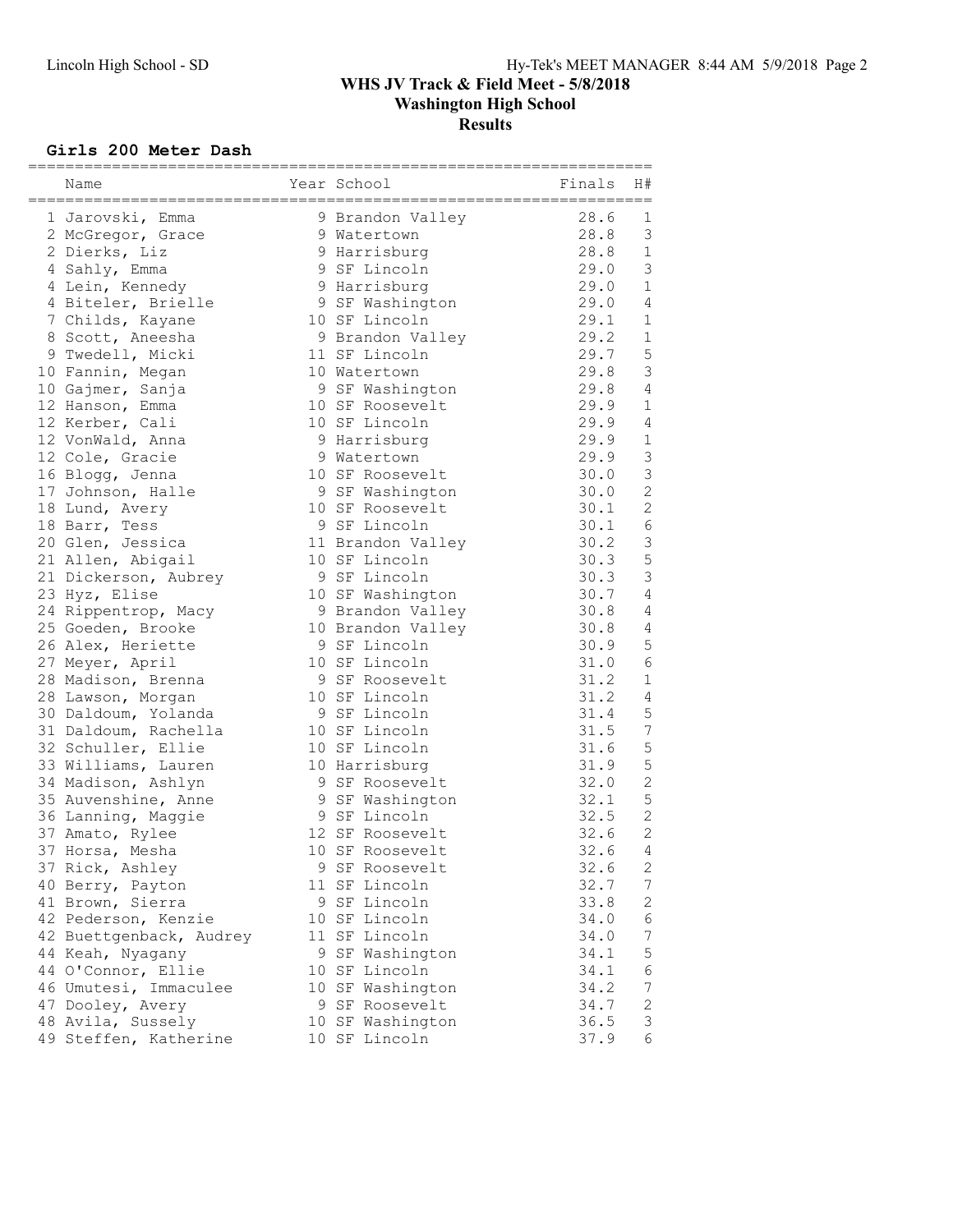#### Girls 400 Meter Dash

| Name<br>==============                              |            | Year School          | Finals | H#             |
|-----------------------------------------------------|------------|----------------------|--------|----------------|
| 1 Boetel, Paige                                     |            | 12 Harrisburg        | 1:07.5 | 1              |
| 2 Moose, Natalie                                    |            | 9 Brandon Valley     | 1:07.9 | $\overline{2}$ |
| 3 Huber, Sydney                                     |            | 10 SF Lincoln        | 1:08.9 | $\mathbf{1}$   |
| 4 Juac, Khot                                        |            | 10 SF Washington     | 1:09.8 | $\overline{c}$ |
| 5 Sahly, Emma                                       |            | 9 SF Lincoln         | 1:10.5 | $\mathbf{1}$   |
| 5 Cochrun, Taysia                                   |            | 9 SF Washington      | 1:10.5 | $\overline{c}$ |
| 7 Gajmer, Sanja                                     |            | 9 SF Washington      | 1:11.0 | $\mathbf{1}$   |
| 8 Auvenshine, Anne                                  |            | 9 SF Washington      | 1:12.3 | $\overline{2}$ |
| 9 Schulte, Kristen                                  |            | 8 Watertown          | 1:13.1 | $\overline{c}$ |
| 10 Keah, Nyagany                                    |            | 9 SF Washington      | 1:13.2 | $\mathbf{1}$   |
| 11 Hoffman, Kaylee                                  |            | 10 SF Lincoln        | 1:13.5 | $\mathbf{1}$   |
| 12 Johnson, Riley                                   |            | 10 SF Lincoln        | 1:14.0 | $\mathbf{1}$   |
| 13 Johnson, Lilly                                   |            | 10 SF Roosevelt      | 1:16.2 | $\overline{c}$ |
| 13 Flock, Reyanne                                   |            | 10 SF Washington     | 1:16.2 | $\overline{2}$ |
| 15 Pederson, Morgan                                 |            | 11 SF Lincoln        | 1:17.0 | $\mathbf 1$    |
| 16 Dooley, Avery                                    |            | 9 SF Roosevelt       | 1:19.6 | $\overline{2}$ |
| Girls 800 Meter Run<br>============================ | .========= | -------------------- |        |                |
| Name<br>=======================                     |            | Year School          | Finals |                |
| 1 Haar, Carolyn                                     |            | 9 Harrisburg         | 2:36.2 |                |
| 2 Weigelt, Raina                                    |            | 8 SF Roosevelt       | 2:37.4 |                |
| 3 Pickering, Megan                                  |            | 10 Brandon Valley    | 2:37.5 |                |
| 4 Clark, Carly                                      |            | 9 SF Roosevelt       | 2:37.5 |                |
| 5 Foss, Kylie                                       |            | 8 Brandon Valley     | 2:39.8 |                |
| 6 Hanson, Tyffani                                   |            | 10 Harrisburg        | 2:43.2 |                |
| 7 Dodson, Natalie                                   |            | 9 SF Lincoln         | 2:44.7 |                |
| 8 Howard, Madison                                   |            | 10 SF Roosevelt      | 2:45.6 |                |
| 9 Peters, Eliza                                     |            | 12 SF Lincoln        | 2:47.3 |                |
| 10 Altenburg, Sydney                                |            | 9 Harrisburg         | 2:49.8 |                |
| 11 Jensen, Sydney                                   |            | 9 SF Washington      | 2:53.8 |                |
| 12 Lortscher, Tessa                                 |            | 10 SF Lincoln        | 2:57.0 |                |
| 13 Nelson, Katherine                                |            | 9 SF Roosevelt       | 3:00.0 |                |
| 14 Vianes, Jaden                                    |            | 10 SF Roosevelt      | 3:02.3 |                |
| 15 Goitom, Lidiya                                   |            | 9 SF Washington      | 3:02.7 |                |
| 16 Moen, April                                      |            | 10 SF Washington     | 3:03.3 |                |
| 17 Cruz, Kenia                                      |            | 9 SF Washington      | 3:03.8 |                |
| 18 Ali, Aliza                                       |            | 10 SF Washington     | 3:04.4 |                |
| 19 Williams, Ellie                                  |            | 9 Harrisburg         | 3:08.4 |                |
| 20 Meissner, Erin                                   |            | 10 SF Roosevelt      | 3:10.7 |                |
| 21 Pearson, Josie                                   |            | 9 Harrisburg         | 3:16.2 |                |
| 22 Kuhl, Emily                                      |            | 10 SF Roosevelt      | 3:17.6 |                |
| 23 Schaefer, Sidney                                 |            | 10 SF Roosevelt      | 3:20.5 |                |
| $C1$ $\sim$ 1600 Matam Dun                          |            |                      |        |                |

#### Girls 1600 Meter Run

| Name               | Year School       | Finals |
|--------------------|-------------------|--------|
| 1 Moose, Natalie   | 9 Brandon Valley  | 5:47.1 |
| 2 Wentzy, Katie    | 8 Brandon Valley  | 5:48.0 |
| 3 Pickering, Megan | 10 Brandon Valley | 5:48.1 |
| 4 Kashi, Adaga     | 9 SF Washington   | 5:48.2 |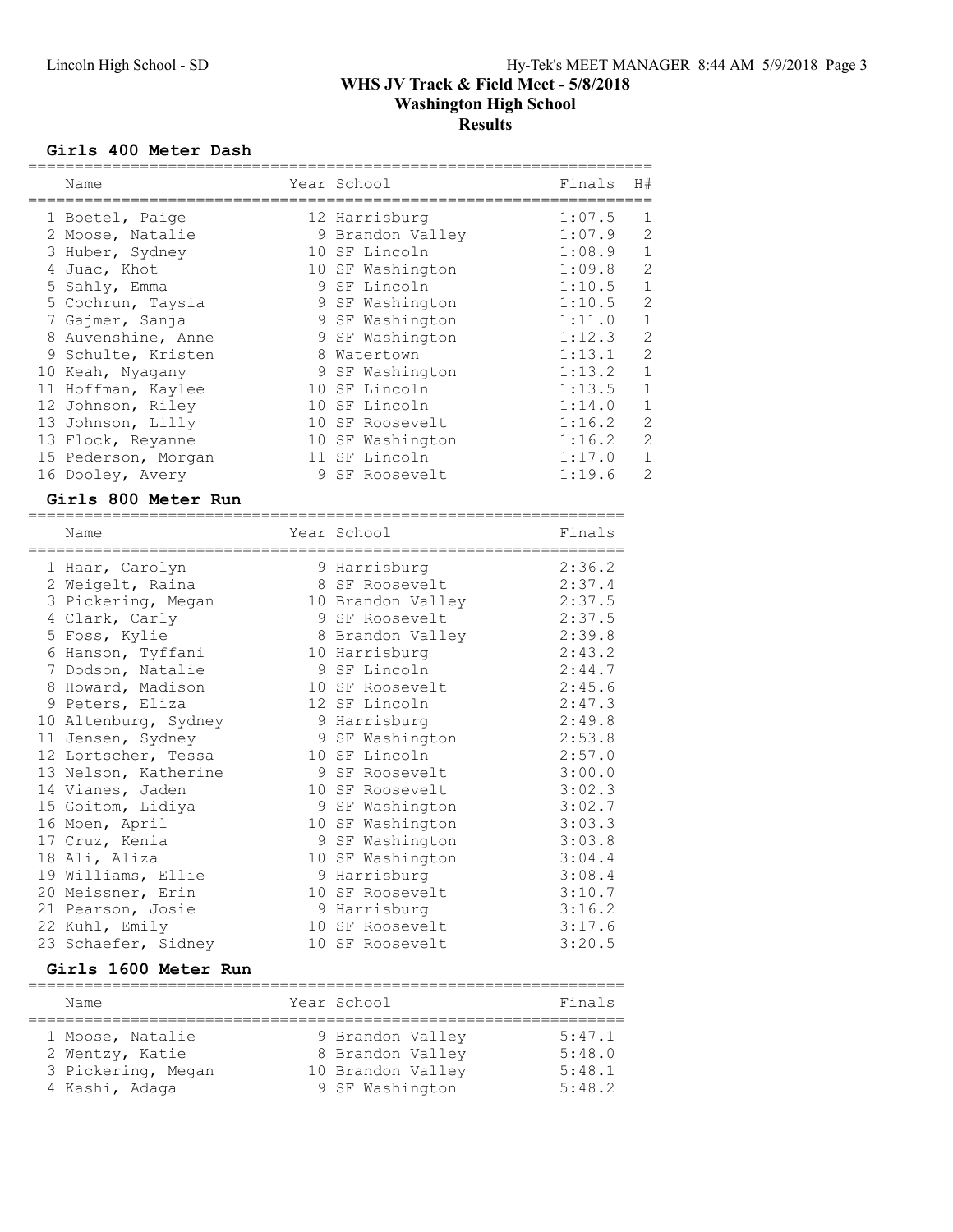#### ....Girls 1600 Meter Run

| 5 Kolb, Ella          | 9 SF Washington  | 5:48.7 |
|-----------------------|------------------|--------|
| 6 Lather, Sydney      | 10 SF Washington | 5:51.8 |
| 7 Foss, Kylie         | 8 Brandon Valley | 5:53.4 |
| 8 Juac, Khot          | 10 SF Washington | 5:55.5 |
| 9 Severson, Katelyn   | 10 SF Washington | 5:57.5 |
| 10 Simeonova, Radiana | 9 SF Lincoln     | 6:04.4 |
| 11 Johnson, Emma      | 10 SF Washington | 6:05.9 |
| 12 Peters, Eliza      | 12 SF Lincoln    | 6:16.5 |
| 13 Dodson, Natalie    | 9 SF Lincoln     | 6:21.8 |
| 14 Lockrem, Anna      | 9 Harrisburg     | 6:28.3 |
| 15 Lortscher, Tessa   | 10 SF Lincoln    | 6:30.2 |
| 16 Johnson, Riley     | 10 SF Lincoln    | 6:32.3 |
| 17 Hoffman, Kaylee    | 10 SF Lincoln    | 6:40.6 |
| 18 Williams, Ellie    | 9 Harrisburg     | 6:42.8 |
| 19 Pederson, Morgan   | 11 SF Lincoln    | 6:44.3 |
| 20 Pearson, Josie     | 9 Harrisburg     | 6:47.1 |
| 21 Gran, Elizabeth    | 9 Harrisburg     | 6:48.1 |
| 22 Sevold, Lauren     | 11 Harrisburg    | 7:02.1 |

#### Girls 100 Meter Hurdles

| ----------------------------- |   |                   |        |                |
|-------------------------------|---|-------------------|--------|----------------|
| Name                          |   | Year School       | Finals | H#             |
| 1 Fleming, Nadia              |   | 11 SF Lincoln     | 15.9   | 1              |
| 2 Hemenway, Anaka             |   | 10 SF Roosevelt   | 17.0   | 1              |
| 3 Wilson, Mya                 |   | 10 SF Lincoln     | 17.5   | 1              |
| 4 Brunner, Dani               |   | 9 Watertown       | 18.0   | $\mathbf{1}$   |
| 5 Henderson, Reagan           |   | 12 SF Washington  | 18.2   | 2              |
| 6 Wipf, Maggie                |   | 10 Harrisburg     | 18.4   | 2              |
| 7 Brown, Hailey               |   | 9 SF Lincoln      | 19.2   | 3              |
| 8 Madison, Brenna             |   | 9 SF Roosevelt    | 19.7   | $\mathbf 1$    |
| 9 Madison, Ashlyn             |   | 9 SF Roosevelt    | 20.2   | $\mathbf{1}$   |
| 10 Telahun, Helen             |   | 10 SF Lincoln     | 20.6   | 3              |
| 11 Wood, Keile                |   | 9 SF Washington   | 20.9   | 3              |
| 12 Smith, Makenzie            |   | 12 Brandon Valley | 21.0   | 3              |
| 13 Samo, Reyna                |   | 10 SF Roosevelt   | 21.0   | $\overline{2}$ |
| 14 Haman, Arriana             | 9 | Watertown         | 22.2   | 3              |
| 15 Sengchanh, Manivone        |   | 10 SF Washington  | 22.5   | 3              |
| 15 Marquez, Yarziel           |   | 9 SF Roosevelt    | 22.5   | $\overline{2}$ |
| 17 Schmaltz, Sophia           |   | 9 Harrisburg      | 22.7   | 2              |
| 18 Athiu, Abay                |   | 11 SF Roosevelt   | 22.9   | $\overline{2}$ |

## Girls 300 Meter Hurdles

| Name              | Year School |                  | Finals | H #            |
|-------------------|-------------|------------------|--------|----------------|
| 1 Langseth, Anna  |             | 10 SF Lincoln    | 51.4   |                |
| 2 Fleming, Nadia  |             | 11 SF Lincoln    | 51.5   | $\overline{1}$ |
| 3 Hemenway, Anaka |             | 10 SF Roosevelt  | 56.2   | $\overline{1}$ |
| 4 Wipf, Maggie    |             | 10 Harrisburg    | 57.5   | 2              |
| 5 Brown, Hailey   |             | 9 SF Lincoln     | 58.1   | 3              |
| 6 Wood, Keile     |             | 9 SF Washington  | 58.3   | 3              |
| 7 Madison, Brenna |             | 9 SF Roosevelt   | 58.8   | $\overline{1}$ |
| 8 Madison, Ashlyn |             | 9 SF Roosevelt   | 59.8   | $\overline{1}$ |
| 9 Hyz, Elise      |             | 10 SF Washington | 1:00.9 | 3              |
|                   |             |                  |        |                |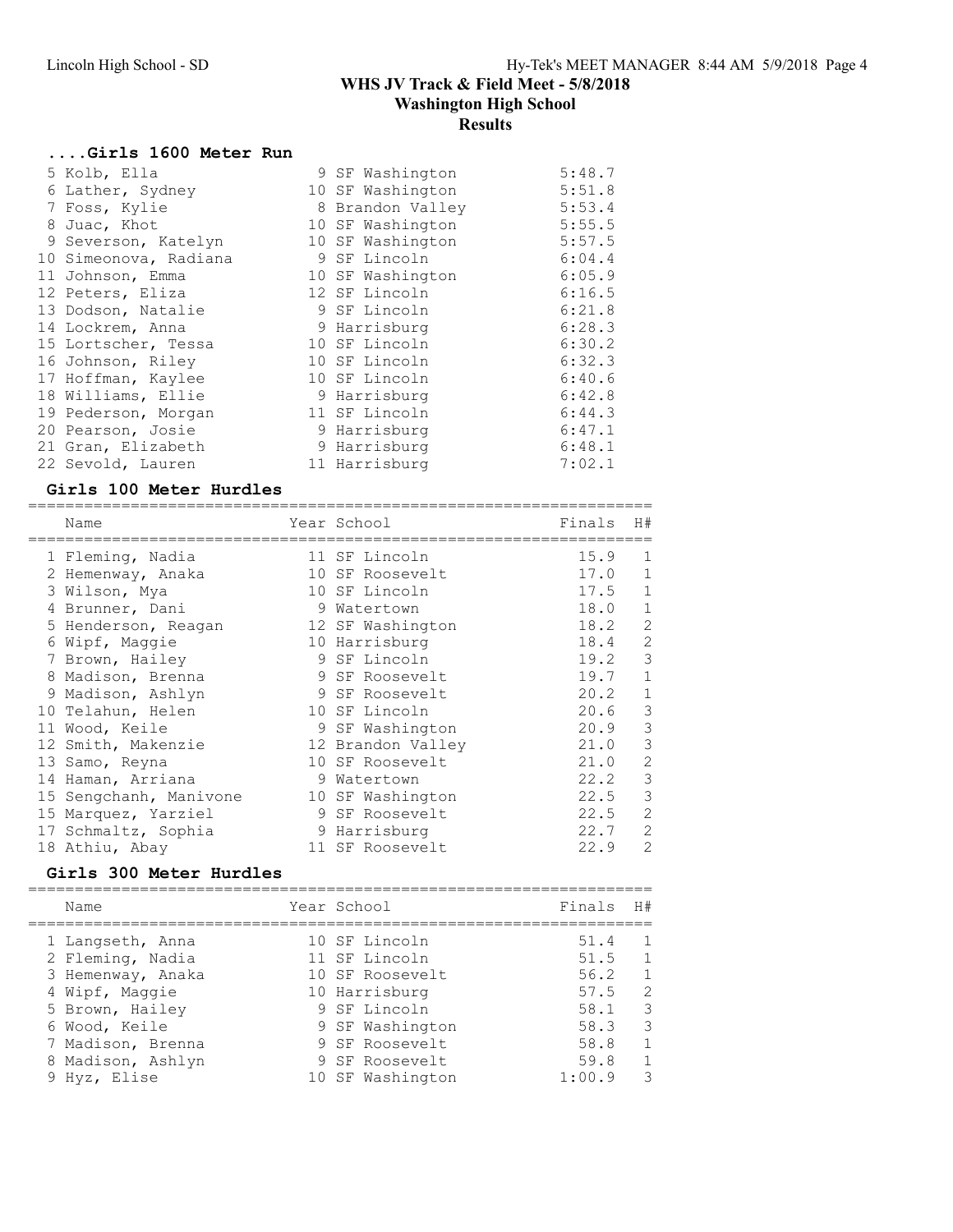#### ....Girls 300 Meter Hurdles

| 10 Athiu, Abay         | 11 SF Roosevelt  | 1:01.1<br>$\overline{2}$          |
|------------------------|------------------|-----------------------------------|
| 11 Marquez, Yarziel    | 9 SF Roosevelt   | 1:01.9<br>-2                      |
| 12 Samo, Reyna         | 10 SF Roosevelt  | 1:03.2<br>- 2                     |
| 13 Flock, Reyanne      | 10 SF Washington | 1:03.7<br>- 3                     |
| 14 Schmaltz, Sophia    | 9 Harrisburg     | 1:04.1<br>- 2                     |
| 15 Sengchanh, Manivone | 10 SF Washington | 1:05.5<br>$\overline{\mathbf{3}}$ |

### Girls 4x100 Meter Relay

| School                    | Finals  | H#             |
|---------------------------|---------|----------------|
| 1 Brandon Valley 'A'      | 54.2    | $\overline{1}$ |
| 2 Watertown 'A'           | 54.5    | $\overline{1}$ |
| 3 SF Lincoln 'A'          | 56.4    | 2              |
| 4 SF Roosevelt 'A'        | 56.7    | $\overline{1}$ |
| 5 Harrisburg 'A'          | 56.9    | $\overline{1}$ |
| 6 SF Washington 'A'       | 57.1    | $\overline{1}$ |
| 7 Watertown 'C'           | x58.0   | $\sqrt{1}$     |
| 8 Watertown 'B'           | x59.6   | $\overline{2}$ |
| $'$ B<br>9 Brandon Valley | x1:02.0 | 2              |
|                           |         |                |

### Girls 4x200 Meter Relay

| School                                                          | Finals  |
|-----------------------------------------------------------------|---------|
| 1 SF Lincoln 'A'                                                | 1:57.5  |
| 2 Watertown 'A'                                                 | 1:57.6  |
| 3 SF Lincoln<br>$^{\prime}$ B <sup><math>^{\prime}</math></sup> | x2:00.7 |
| 4 Harrisburg 'A'                                                | 2:02.1  |
| 5 SF Roosevelt. 'A'                                             | 2:03.4  |
| 6 Watertown 'B'                                                 | x2:03.7 |
| 6 SF Washington<br>$\mathsf{Z}$                                 | 2:03.7  |
| 8 SF Washington 'B'                                             | x2:09.2 |

#### Girls 4x400 Meter Relay

| School           |                          | Finals  |
|------------------|--------------------------|---------|
|                  |                          |         |
| 1 SF Lincoln 'A' |                          | 4:33.8  |
| 2 Watertown 'A'  |                          | 4:38.1  |
| 3 Watertown      | $'$ B $'$                | x4:45.1 |
| 4 Watertown      | $\overline{\phantom{a}}$ | x5:10.4 |

#### Girls 4x800 Meter Relay

| School                                                                                                      | Finals                        |
|-------------------------------------------------------------------------------------------------------------|-------------------------------|
| 1 Brandon Valley 'A'<br>2 SF Washington<br>$\mathsf{A}$<br>3 SF Roosevelt<br>$\mathsf{I} \wedge \mathsf{I}$ | 10:42.6<br>11:44.9<br>12:09.2 |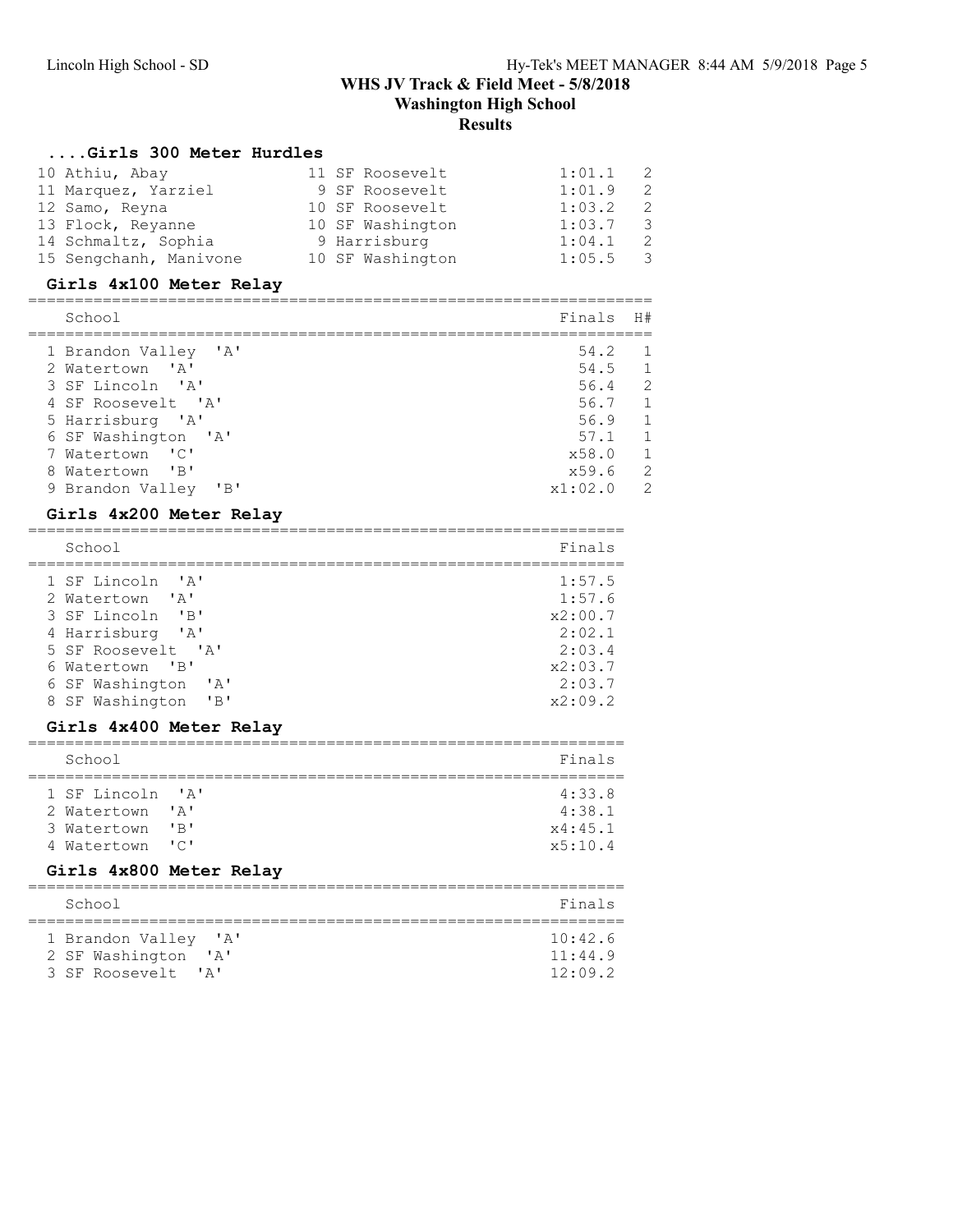# Girls 1600 Sprint Medley

| School                                 | Finals  |
|----------------------------------------|---------|
|                                        |         |
| 1 SF Lincoln 'A'                       | 4:55.9  |
| 2 Watertown 'A'                        | 4:59.3  |
| 3 SF Washington 'A'                    | 5:01.3  |
| 4 Watertown<br>$\overline{\mathbf{R}}$ | x5:19.2 |

### Girls High Jump

| Name                 | Year School       | Finals       |
|----------------------|-------------------|--------------|
| 1 Telahun, Helen     | 10 SF Lincoln     | $4 - 10.00$  |
| 2 Birath, Kylie      | 9 Brandon Valley  | $4 - 08.00$  |
| 3 Brunner, Dani      | 9 Watertown       | $J4 - 08.00$ |
| 4 Beltman, Teya      | 9 Brandon Valley  | $J4 - 08.00$ |
| 5 Bailey, Kassidi    | 11 Brandon Valley | $4 - 06.00$  |
| 6 Graber, Trinity    | 11 Brandon Valley | $J4 - 06.00$ |
| 7 Halvorson, Megan   | 9 SF Roosevelt    | $4 - 04.00$  |
| 8 Bradfield, India   | 9 Brandon Valley  | $J4 - 04.00$ |
| 8 Block, Mariah      | 11 Watertown      | $J4 - 04.00$ |
| 10 Lein, Kennedy     | 9 Harrisburg      | $4 - 02.00$  |
| 10 Thorstenson, Kate | 10 SF Roosevelt   | $4 - 02.00$  |
| $--$ Alama, Emily    | 11 Watertown      | NΗ           |
| -- Davis, Alex       | 10 Brandon Valley | ΝH           |
| -- Schmaltz, Sophia  | 9 Harrisburg      | NΗ           |

#### Girls Pole Vault

| GILLS FOTE VAUIL    |                   |              |
|---------------------|-------------------|--------------|
| Name                | Year School       | Finals       |
| 1 Johannsen, Jacee  | 10 SF Washington  | $9 - 06.00$  |
| 2 Hendrick, Halayna | 10 Brandon Valley | $J9 - 06.00$ |
| 3 Kelley, Jadyn     | 11 SF Roosevelt   | $J9 - 06.00$ |
| 4 Burdick, Carolyne | 11 SF Roosevelt   | $9 - 00.00$  |
| 5 Hruby, Olivia     | 9 Harrisburg      | $8 - 00.00$  |
| 6 Mueller, Morgan   | 9 SF Roosevelt    | $7 - 00.00$  |
| 7 Arballo, Klarissa | 10 SF Roosevelt   | $6 - 00.00$  |
| 7 Fields, Shaleah   | 11 SF Roosevelt   | $6 - 00.00$  |
| -- Carpenter, Andi  | 8 SF Roosevelt    | NΗ           |

### Girls Long Jump

| Name                                 | Year School                   | Finals                       |
|--------------------------------------|-------------------------------|------------------------------|
| 1 Mueller, Millie<br>2 Croghan, Sara | 10 SF Lincoln<br>9 SF Lincoln | $15 - 04.25$<br>$14 - 08.25$ |
| 3 Fox, Olivia                        | 9 Watertown                   | $14 - 05.50$                 |
| 4 Scott, Aneesha                     | 9 Brandon Valley              | $13 - 10.50$                 |
| 4 Childs, Kayane                     | 10 SF Lincoln                 | $13 - 10.50$                 |
| 6 Timmer, Kaylee                     | 9 Harrisburg                  | $13 - 09.75$                 |
| 7 Thorstenson, Kate                  | 10 SF Roosevelt               | $13 - 08.50$                 |
| 8 Raak, Taylor                       | 10 SF Lincoln                 | $13 - 08.25$                 |
|                                      |                               |                              |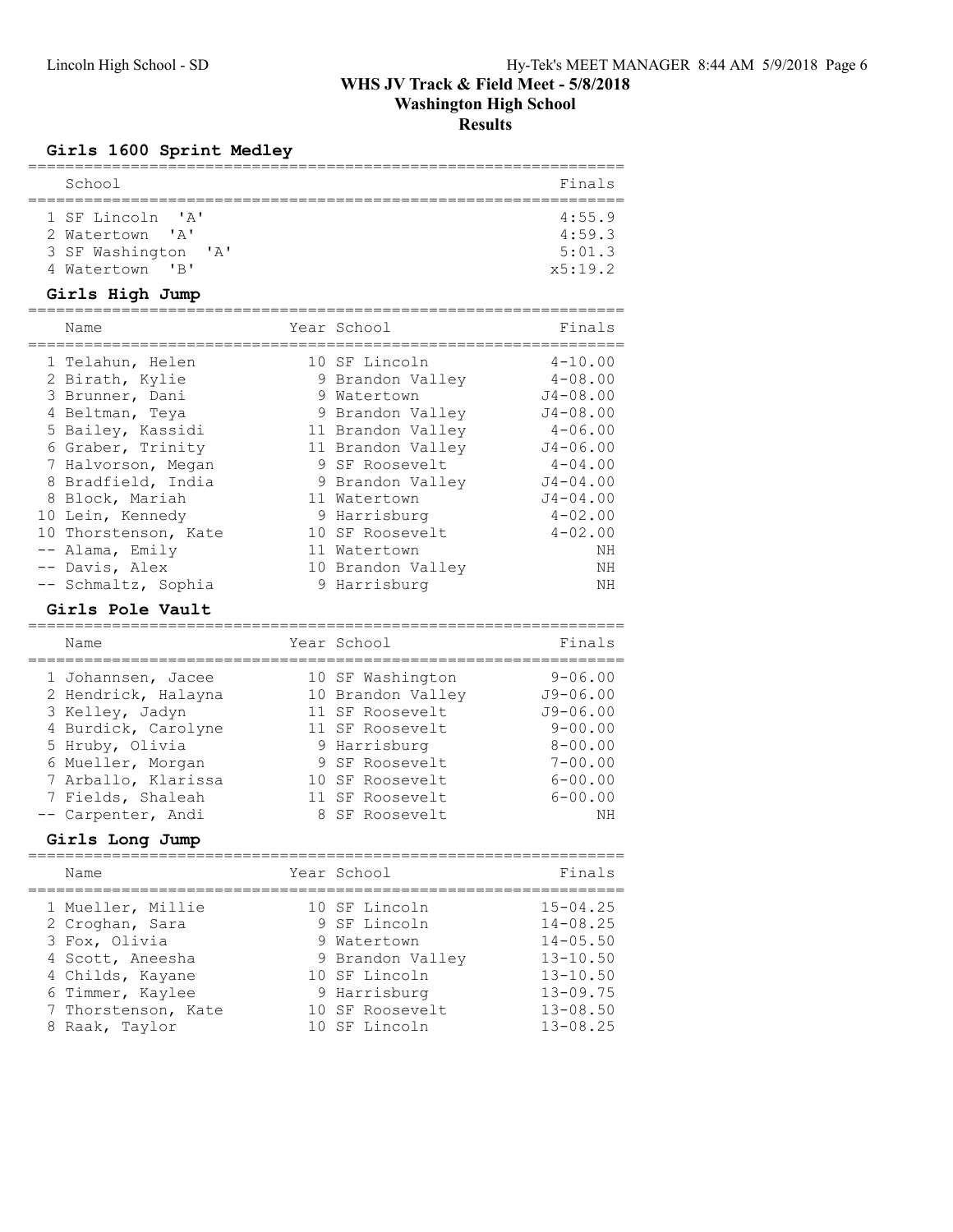### Girls Triple Jump

| Name                |   | Year School       | Finals       |
|---------------------|---|-------------------|--------------|
| 1 Mueller, Millie   |   | 10 SF Lincoln     | $32 - 05.25$ |
| 2 Croghan, Sara     |   | 9 SF Lincoln      | $32 - 01.25$ |
| 3 Even, Cydney      |   | 10 Watertown      | $32 - 00.00$ |
| 4 Raak, Taylor      |   | 10 SF Lincoln     | $31 - 09.75$ |
| 5 Siegel, Sophie    |   | 7 SF Lincoln      | $31 - 02.00$ |
| 6 Pancich, Morgan   |   | 10 SF Roosevelt   | $31 - 01.25$ |
| 7 Block, Abbi       |   | 9 Brandon Valley  | $30 - 03.00$ |
| 8 Haight, Jayla     |   | 10 Watertown      | $29 - 09.25$ |
| 9 Block, Mariah     |   | 11 Watertown      | $29 - 09.00$ |
| 10 Goeden, Brooke   |   | 10 Brandon Valley | $29 - 00.50$ |
| 11 Holden, Allyson  | 9 | Watertown         | $28 - 06.50$ |
| 12 Hyz, Elise       |   | 10 SF Washington  | $28 - 04.25$ |
| 13 Scott, Aneesha   |   | 9 Brandon Valley  | $27 - 04.25$ |
| 14 Rippentrop, Macy |   | 9 Brandon Valley  | $26 - 11.25$ |
| 15 Halvorson, Megan |   | 9 SF Roosevelt    | $26 - 04.25$ |
| 16 Thie, Addison    |   | 10 SF Washington  | $25 - 08.25$ |
| 17 Goura, Nafissa   |   | 12 SF Roosevelt   | $24 - 11.00$ |

#### Girls Shot Put

| Name                   | Year School       | Finals       |
|------------------------|-------------------|--------------|
| 1 Bollinger, Brooke    | 9 Watertown       | $33 - 10.00$ |
| 2 Freeman, Chaya       | 9 SF Washington   | $33 - 00.75$ |
| 3 Nieuwsma, Addison    | 9 SF Washington   | $32 - 09.75$ |
| 4 Dicus, Aubri         | 10 SF Roosevelt   | $32 - 01.00$ |
| 5 Hall, Jaime          | 9 Harrisburg      | $31 - 02.00$ |
| 6 Harken, Hailey       | 11 Harrisburg     | $30 - 10.75$ |
| 7 Voss, Makenzie       | 11 Harrisburg     | $30 - 02.50$ |
| 8 Heintz, Cassie       | 11 SF Washington  | $29 - 11.75$ |
| 9 Morey, Carol         | 11 Harrisburg     | $29 - 07.00$ |
| 10 VanDrongelen, Allie | 10 SF Lincoln     | $29 - 00.25$ |
| 11 Meester, Jahna      | 9 Watertown       | $28 - 11.25$ |
| 12 Syverson, Sienna    | 10 SF Lincoln     | $28 - 10.25$ |
| 13 Verley, Megan       | 9 Harrisburg      | $28 - 04.00$ |
| 14 Rozeboom, Danielle  | 10 SF Roosevelt   | $27 - 10.00$ |
| 15 Heally, Hannah      | 9 Harrisburg      | $27 - 09.00$ |
| 16 Rysdon, Olivia      | 9 SF Washington   | $27 - 07.00$ |
| 17 Corey, Olivia       | 9 Watertown       | $27 - 00.25$ |
| 18 Iversen, Abigail    | 9 SF Washington   | $26 - 11.50$ |
| 19 Denevan, Erin       | 11 SF Roosevelt   | $26 - 07.25$ |
| 20 Anthony, Ashanti    | 10 SF Lincoln     | $26 - 03.00$ |
| 21 Mork, Kaija         | 9 Brandon Valley  | $26 - 02.50$ |
| 22 Elrod, Alexus       | 11 Harrisburg     | $26 - 00.75$ |
| 23 Hall, Emily         | 10 SF Lincoln     | $26 - 00.00$ |
| 24 Doll, Rachel        | 11 SF Washington  | $25 - 04.25$ |
| 25 Karst, Belle        | 10 Watertown      | $25 - 03.00$ |
| 25 Harkin, Maggie      | 9 Harrisburg      | $25 - 03.00$ |
| 27 Wilson, Tyanna      | 12 Brandon Valley | $25 - 02.25$ |
| 28 Block, Amber        | 9 Watertown       | $25 - 00.25$ |
| 29 Sinclair, Ashlyn    | 10 Brandon Valley | $24 - 02.75$ |
| 30 Elrod Gade, Reagan  | 10 SF Lincoln     | $24 - 01.00$ |
| 31 Olson, Sophie       | 9 Harrisburg      | $24 - 00.50$ |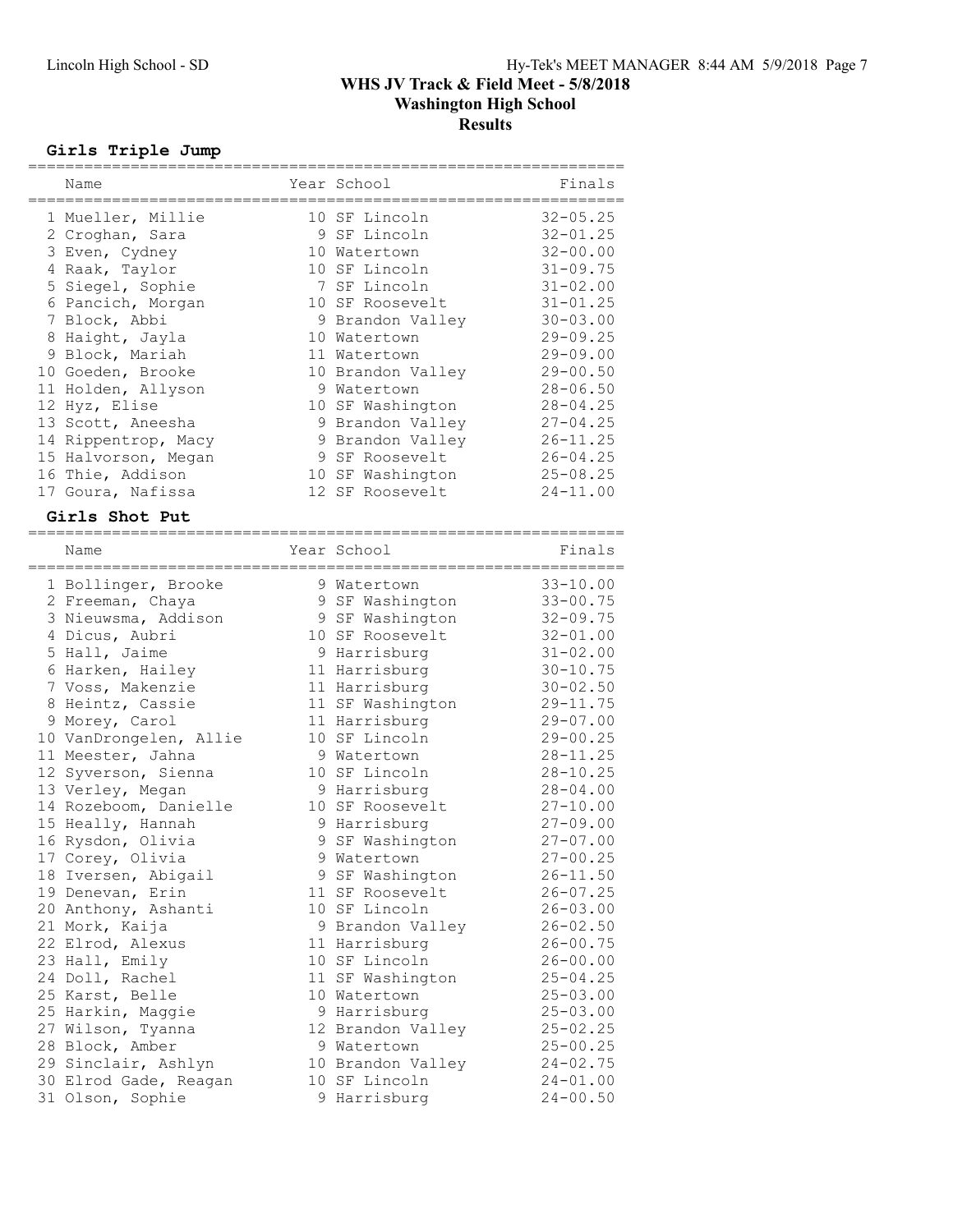### ....Girls Shot Put

| 32 Rusten, Abbi      | 9 Brandon Valley  | $22 - 08.25$ |
|----------------------|-------------------|--------------|
| 33 Lippert, Chloe    | 9 Brandon Valley  | $22 - 07.00$ |
| 34 Klumper, Abby     | Brandon Valley    | $22 - 04.75$ |
| 35 Reck, Emma        | 9 SF Washington   | $22 - 02.75$ |
| 36 Billings, Shawnta | 9 Watertown       | $20 - 04.25$ |
| 36 Jordan, Skyler    | 9 Watertown       | $20 - 04.25$ |
| 38 Pelo, Caroline    | 11 SF Lincoln     | $20 - 02.50$ |
| 39 Meyer, Courtney   | 9 Harrisburg      | $19 - 06.50$ |
| 40 Banworth, Kaitlyn | 12 Brandon Valley | $18 - 02.00$ |
| 41 Allen, Alexis     | 11 SF Lincoln     | $17 - 09.00$ |

#### Girls Discus Throw

| Name               | Year School     | Finals     |
|--------------------|-----------------|------------|
| 1 Denevan, Erin    | 11 SF Roosevelt | $101 - 10$ |
| 2 Voss, Makenzie   | 11 Harrisburg   | $100 - 02$ |
| 3 Harken, Hailey   | 11 Harrisburg   | $99 - 11$  |
| 4 Syverson, Sienna | 10 SF Lincoln   | $92 - 10$  |
| 5 Meester, Jahna   | 9 Watertown     | $92 - 03$  |
| 6 Iversen, Abigail | 9 SF Washington | $89 - 03$  |
| 7 Hall, Jaime      | 9 Harrisburg    | $87 - 05$  |
| 8 Corey, Olivia    | 9 Watertown     | $86 - 04$  |

### Boys 100 Meter Dash

| Name<br>===================================== | Year School<br>============================== | Finals | H#             |
|-----------------------------------------------|-----------------------------------------------|--------|----------------|
| 1 Morris, Mason                               | 10 Watertown                                  | 11.5   | 1              |
| 2 Stahl, Matthew                              | 9 SF Washington                               | 11.6   | 1              |
| 3 Crownover, Brayden                          | 10 SF Washington                              | 11.8   | $\mathbf{2}$   |
| 4 Hicks, LaPete                               | 9 SF Lincoln                                  | 11.9   | 5              |
| 4 Nichols, Caden                              | 10 Brandon Valley                             | 11.9   | $\overline{c}$ |
| 4 Mutschelknaus, Mark                         | 9 Brandon Valley                              | 11.9   | $1\,$          |
| 7 Blazevich, Andrew                           | 9 SF Lincoln                                  | 12.0   | 3              |
| 7 Thompson, MyKell                            | 10 SF Lincoln                                 | 12.0   | 4              |
| 9 Huitt, Bryce                                | 10 SF Washington                              | 12.1   | $\overline{c}$ |
| 10 Versluys, Dylan                            | 11 SF Washington                              | 12.2   | $\mathsf 3$    |
| 11 Burkhart, Stephan                          | 10 SF Washington                              | 12.2   | $\mathcal{S}$  |
| 11 Haas, Wyatt                                | 10 Brandon Valley                             | 12.2   | $\overline{c}$ |
| 11 Kpai, Randolph                             | 9 SF Washington                               | 12.2   | $\mathbf 1$    |
| 14 Rolfson, Mason                             | 9 Brandon Valley                              | 12.3   | $1\,$          |
| 14 Johnson, Caden                             | 11 Brandon Valley                             | 12.3   | $\mathsf 3$    |
| 14 Strom, Carson                              | 9 SF Washington                               | 12.3   | $\overline{c}$ |
| 17 Nace, Marcus                               | 10 Brandon Valley                             | 12.3   | $\overline{7}$ |
| 17 Mckenzie, Nehemiah                         | 12 SF Lincoln                                 | 12.3   | $\overline{7}$ |
| 17 Thompson, Tyrell                           | 12 SF Lincoln                                 | 12.3   | 5              |
| 20 Prince, Austin                             | 9 SF Roosevelt                                | 12.4   | 4              |
| 21 Lopez-Reyes, Juan                          | 10 SF Washington                              | 12.4   | 4              |
| 21 Pradhan, Saugat                            | 11 SF Roosevelt                               | 12.4   | 7              |
| 21 Elisha, Ilumva                             | 9 SF Lincoln                                  | 12.4   | 6              |
| 21 Peters, Benjamin                           | 10 SF Lincoln                                 | 12.4   | 7              |
| 21 Burglar, Jevin                             | 9 SF Washington                               | 12.4   | 4              |
| 26 Fossum, Brett                              | 10 Watertown                                  | 12.6   | $\mathbf 1$    |
| 26 Gieszler, Cameron                          | 10 Watertown                                  | 12.6   | $\overline{c}$ |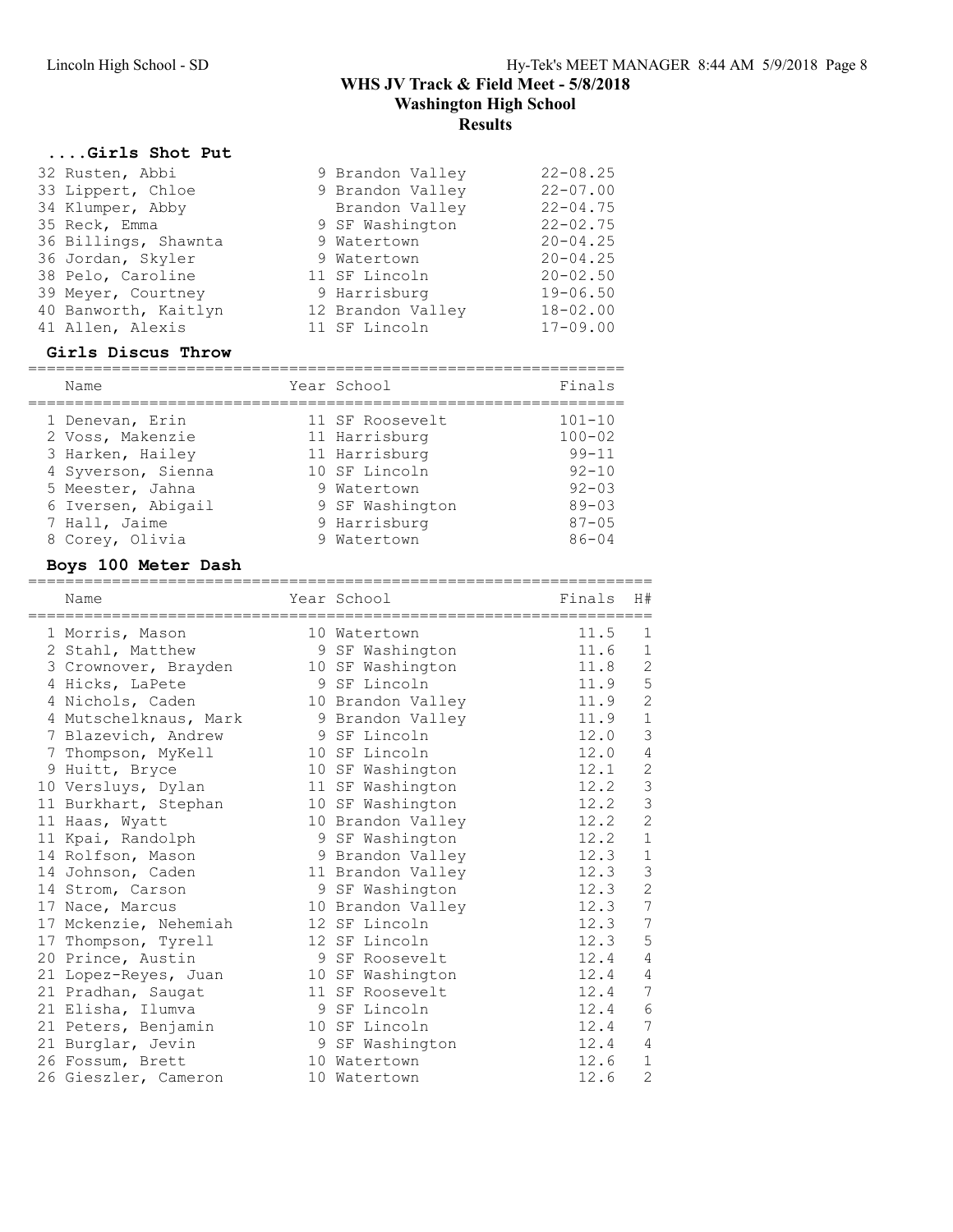# ....Boys 100 Meter Dash

| 28 Tran, Anthony         | 11 SF Washington  | 12.7 | 1                                     |
|--------------------------|-------------------|------|---------------------------------------|
| 29 Amidu, Nzibariza      | 9 SF Roosevelt    | 12.7 | $\mathbf 1$                           |
| 29 Wasmund, Spencer      | 10 SF Lincoln     | 12.7 | 5                                     |
| 29 Torbor, Godgift       | 9 SF Lincoln      | 12.7 | $\epsilon$                            |
| 32 Giles, Habarugira     | 9 SF Washington   | 12.8 | 4                                     |
| 32 Blair, Ty             | 12 Brandon Valley | 12.8 | 7                                     |
| 32 Wicks, Brendin        | 9 Watertown       | 12.8 | 3                                     |
| 35 Petersen, Gabe        | 9 Brandon Valley  | 12.9 | $\overline{4}$                        |
| 36 House, Ethan          | 10 Brandon Valley | 13.0 | 4                                     |
| 36 Alic, Muhamed         | 9 SF Roosevelt    | 13.0 | 8                                     |
| 36 Nguyen, Shandyn       | 9 SF Roosevelt    | 13.0 | 6                                     |
| 39 Amankwaa, Christopher | 9 SF Roosevelt    | 13.1 | 4                                     |
| 39 DeMarais, Michael     | 9 Harrisburg      | 13.1 | 2                                     |
| 39 Woldu, Balu           | 9 SF Lincoln      | 13.1 | 6                                     |
| 42 Thompson, Matthew     | 11 SF Lincoln     | 13.2 | 7                                     |
| 42 Lambertz, Lawson      | 9 Brandon Valley  | 13.2 | $\begin{array}{c} 3 \\ 3 \end{array}$ |
| 42 Taye, Joshua          | 9 SF Washington   | 13.2 |                                       |
| 42 Klein, Elijah         | 10 Brandon Valley | 13.2 | $\mathcal{S}$                         |
| 46 Yoweli, Samweli       | 10 SF Lincoln     | 13.3 | $6\phantom{1}6$                       |
| 46 Elkin, Marshall       | 12 Brandon Valley | 13.3 | 2                                     |
| 48 Nemu, Habib           | 9 SF Washington   | 13.5 | $6\,$                                 |
| 49 McCubbin, Kamren      | 9 SF Washington   | 13.6 | $\,8\,$                               |
| 50 Crow, Thomas          | 11 Brandon Valley | 13.6 | $\overline{7}$                        |
| 51 Galvez, Angel         | 9 SF Washington   | 13.7 | 5                                     |
| 51 Redda, Na-ol          | 9 SF Washington   | 13.7 | 5                                     |
| 53 Pelo, Godgave         | 9 SF Lincoln      | 14.0 | 5                                     |
| 53 Leslie, Daniel        | 9 SF Lincoln      | 14.0 | 5                                     |
| 55 Gebrekorkus, Sultan   | 10 SF Washington  | 14.1 | 6                                     |
| 56 Keiser, Chris         | 11 SF Roosevelt   | 15.3 | 7                                     |
| 57 Zuidema, Javon        | 9 Brandon Valley  | 16.1 | 8                                     |
| 58 Meinert, Hunter       | 10 Brandon Valley | 16.5 | 8                                     |

### Boys 200 Meter Dash

| Name                  | Year School       | Finals | H#             |
|-----------------------|-------------------|--------|----------------|
| 1 Morris, Mason       | 10 Watertown      | 23.6   | $\mathbf{1}$   |
| 2 Redd, Sharif        | 10 SF Lincoln     | 23.7   | 4              |
| 3 Tuba, Yohannes      | 11 SF Lincoln     | 23.8   | 3              |
| 4 Hughes, Joey        | 9 SF Roosevelt    | 24.0   | $\mathbf 1$    |
| 5 Kpai, Randolph      | 9 SF Washington   | 24.1   | 1              |
| 6 Crownover, Brayden  | 10 SF Washington  | 24.2   | $\overline{2}$ |
| 7 VanDenTop, Wyatt    | 10 SF Lincoln     | 24.3   | 2              |
| 7 Tran, Anthony       | 11 SF Washington  | 24.3   | $\mathbf 1$    |
| 9 Mutschelknaus, Mark | 9 Brandon Valley  | 24.5   | 1              |
| 10 Fleming, Paxon     | 9 SF Roosevelt    | 24.6   | 5              |
| 11 Versluys, Dylan    | 11 SF Washington  | 24.7   | 3              |
| 11 Hicks, LaPete      | 9 SF Lincoln      | 24.7   | 4              |
| 13 Blazevich, Andrew  | 9 SF Lincoln      | 24.8   | 6              |
| 14 Rumpza, Cameron    | 11 Watertown      | 24.9   | 3              |
| 14 Mills, Ethan       | 9 SF Roosevelt    | 24.9   | 4              |
| 16 Megosha, Menase    | 11 SF Washington  | 25.0   | 3              |
| 17 Nichols, Caden     | 10 Brandon Valley | 25.2   | $\overline{2}$ |
| 18 Thompson, MyKell   | 10 SF Lincoln     | 25.3   | 8              |
| 19 Hanson, Bradley    | 10 Watertown      | 25.4   | 5              |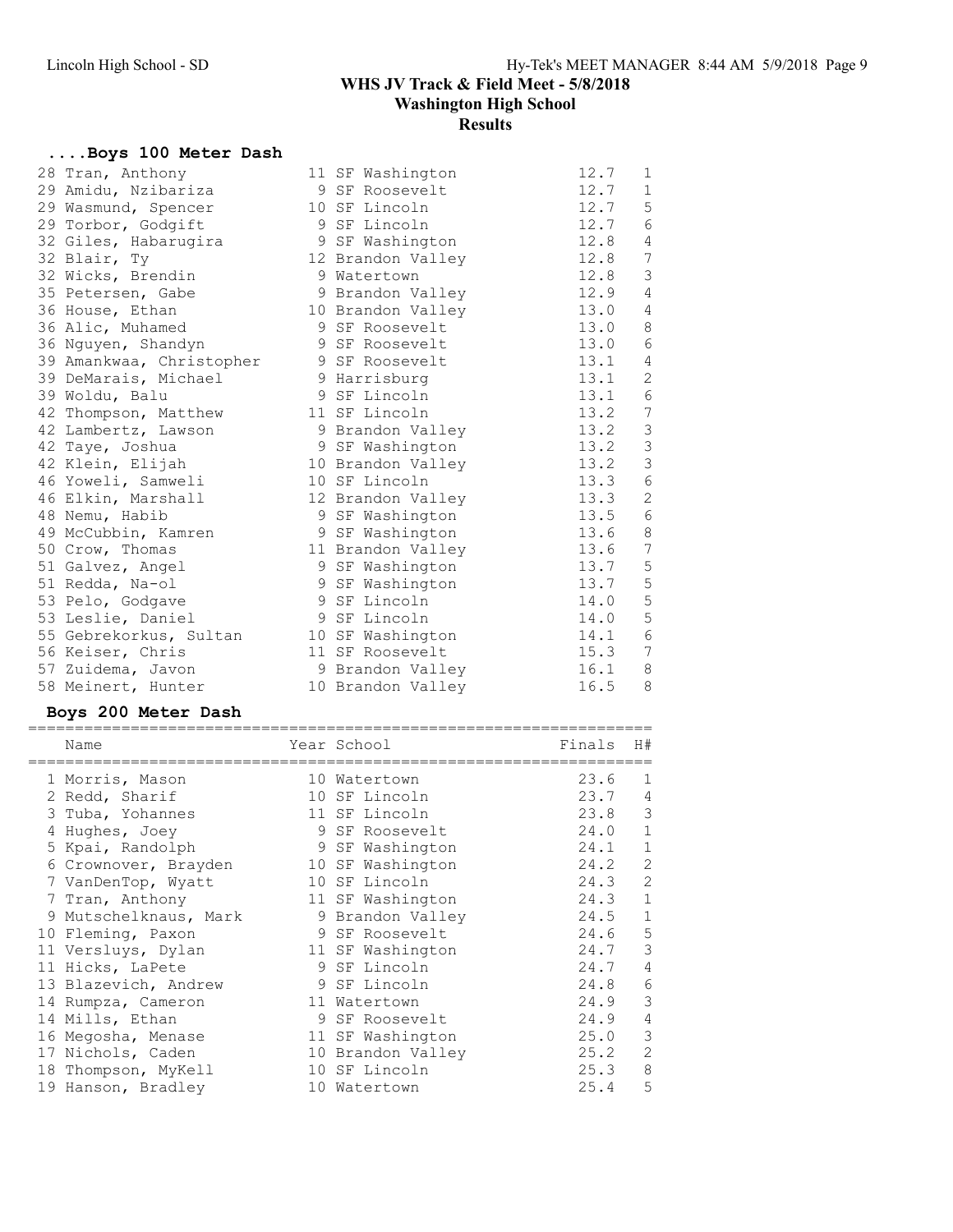# ....Boys 200 Meter Dash

| 20 Elisha, Ilumva        | 9 SF Lincoln      | 25.5 | 8               |
|--------------------------|-------------------|------|-----------------|
| 21 Baneta, Abdisa        | 11 SF Washington  | 25.6 | 3               |
| 21 Mix, Ryan             | 10 SF Roosevelt   | 25.6 | 2               |
| 23 Hamilton, Keyvon      | 12 SF Roosevelt   | 25.7 | $\mathfrak{Z}$  |
| 24 Kroehnert, Lucas      | 11 SF Washington  | 25.7 | $\mathbf{2}$    |
| 24 Demunga, Yanike       | 11 SF Washington  | 25.7 | $\overline{c}$  |
| 24 Prince, Austin        | 9 SF Roosevelt    | 25.7 | 5               |
| 27 Giles, Habarugira     | 9 SF Washington   | 25.9 | 4               |
| 27 Jirsa, Ethan          | 10 SF Lincoln     | 25.9 | 5               |
| 29 Burglar, Jevin        | 9 SF Washington   | 26.0 | $\overline{4}$  |
| 30 Lopez-Reyes, Juan     | 10 SF Washington  | 26.0 | $7\phantom{.0}$ |
| 31 Thompson, Tyrell      | 12 SF Lincoln     | 26.1 | 6               |
| 32 Gieszler, Cameron     | 10 Watertown      | 26.2 | 4               |
| 32 Mckenzie, Nehemiah    | 12 SF Lincoln     | 26.2 | 6               |
| 34 Pradhan, Saugat       | 11 SF Roosevelt   | 26.6 | $\overline{4}$  |
| 34 Nguyen, Shandyn       | 9 SF Roosevelt    | 26.6 | $\mathsf S$     |
| 36 Amidu, Nzibariza      | 9 SF Roosevelt    | 26.8 | $\overline{c}$  |
| 37 Lien, Devyn           | 10 SF Washington  | 26.9 | 7               |
| 37 Nei, Braeden          | 9 Watertown       | 26.9 | $\epsilon$      |
| 37 Wicks, Brendin        | 9 Watertown       | 26.9 | 5               |
| 40 Redda, Na-ol          | 9 SF Washington   | 27.0 | $\epsilon$      |
| 41 Thompson, Matthew     | 11 SF Lincoln     | 27.1 | $\,8\,$         |
| 41 Niyonshuti, Patrick   | 11 SF Roosevelt   | 27.1 | 3               |
| 43 Turuk, Guquk          | 11 SF Washington  | 27.2 | $\mathbf{1}$    |
| 43 Crow, Thomas          | 11 Brandon Valley | 27.2 | 7               |
| 43 Taye, Joshua          | 9 SF Washington   | 27.2 | $\,8\,$         |
| 46 Yoweli, Samweli       | 10 SF Lincoln     | 27.4 | 5               |
| 47 Klein, Elijah         | 10 Brandon Valley | 27.5 | $\mathbf{2}$    |
| 47 Elkin, Marshall       | 12 Brandon Valley | 27.5 | $\sqrt{4}$      |
| 49 Woldu, Balu           | 9 SF Lincoln      | 27.7 | 7               |
| 50 Galvez, Angel         | 9 SF Washington   | 27.8 | 7               |
| 51 Mvuyekure, Bonheur    | 12 SF Washington  | 27.8 | $7\phantom{.0}$ |
| 52 Swier, Lincoln        | 9 SF Washington   | 28.1 | $\epsilon$      |
| 53 Carrillo, Andy        | 9 SF Roosevelt    | 28.4 | 1               |
| 54 Leslie, Daniel        | 9 SF Lincoln      | 28.8 | 6               |
| 55 Pelo, Godgave         | 9 SF Lincoln      | 29.3 | 6               |
| 56 Amankwaa, Christopher | 9 SF Roosevelt    | 31.6 | 3               |
| 57 Keiser, Chris         | 11 SF Roosevelt   | 33.4 | $\mathbf{1}$    |

## Boys 400 Meter Dash

| Name                | Year School |                   | Finals | H#             |
|---------------------|-------------|-------------------|--------|----------------|
| 1 Sarbacker, Isaac  |             | 10 SF Lincoln     | 53.8   | -1             |
| 2 Maalim, Aweys     |             | 11 SF Washington  | 56.3   | 1              |
| 3 Burkhart, Stephan |             | 10 SF Washington  | 56.6   | $\overline{1}$ |
| 4 Mills, Ethan      |             | 9 SF Roosevelt    | 57.1   | $\overline{1}$ |
| 5 Karmoh, Sam       |             | 9 SF Roosevelt    | 58.6   | 3              |
| 6 Dougherty, Robert |             | 11 SF Washington  | 59.4   | 2              |
| 7 Thompson, Blake   |             | 10 Brandon Valley | 59.9   | $\overline{1}$ |
| 8 Mix, Ryan         |             | 10 SF Roosevelt   | 1:00.3 | 1              |
| 9 Ramm, Logan       |             | 9 SF Washington   | 1:01.6 | 3              |
| 10 Murphy, Jacob    |             | 11 SF Lincoln     | 1:01.8 | 2              |
| 11 Dial, Caleb      |             | 11 SF Lincoln     | 1:02.0 | $\overline{1}$ |
| 12 Momotic, Daniel  | 9           | SF Roosevelt      | 1:02.5 | 3              |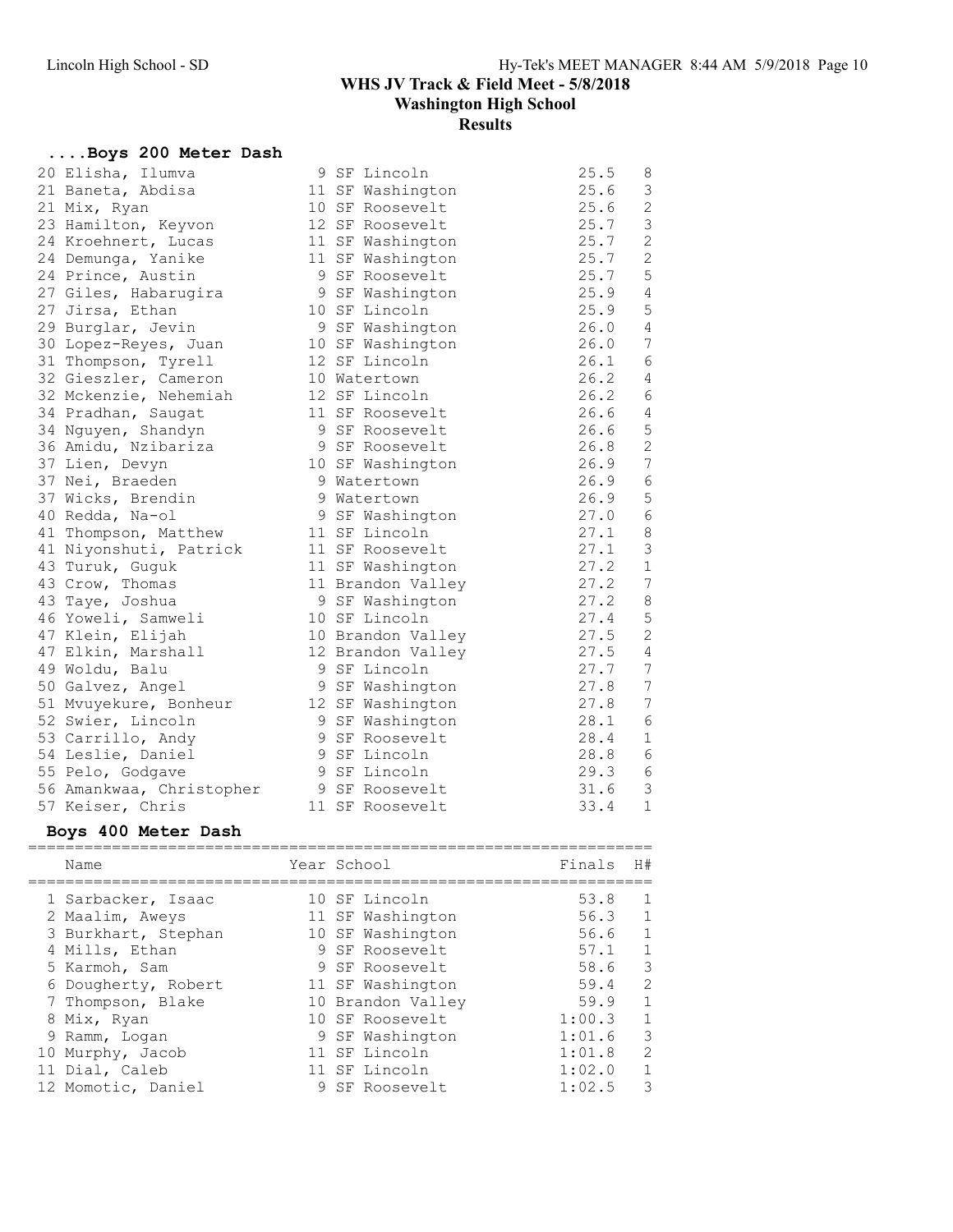#### ....Boys 400 Meter Dash

| 12 Thompson, Matthew | 11 SF Lincoln   | 1:02.5<br>2 |
|----------------------|-----------------|-------------|
| 14 Sona, Camden      | 9 SF Roosevelt  | 1:02.9<br>3 |
| 15 Spoonmore, Hudson | 9 SF Washington | 1:03.4<br>3 |
| 16 Kaiser, Adam      | 12 Harrisburg   | 1:04.4<br>3 |
| 17 Brown, Dylan      | 9 Watertown     | 1:04.5<br>2 |
| 18 Nei, Braeden      | 9 Watertown     | 1:05.2<br>2 |
| 19 Swier, Lincoln    | 9 SF Washington | 1:07.0<br>3 |
| 20 Kowalski, Alex    | 9 Watertown     | 1:10.5<br>2 |
| 21 Munce, Jarren     | 9 SF Roosevelt  | 1:10.6<br>3 |

#### Boys 800 Meter Run

| Name                  | Year School<br>and Finals |        |
|-----------------------|---------------------------|--------|
|                       |                           |        |
| 1 Radichev, Evgeni    | 12 SF Lincoln             | 2:09.2 |
| 2 Baneta, Abdisa      | 11 SF Washington          | 2:13.6 |
| 3 Schroeder, Ryan     | 10 SF Lincoln             | 2:14.1 |
| 4 Mendel, Zeb         | 9 SF Lincoln              | 2:14.4 |
| 5 Ferri, Colin        | 11 SF Roosevelt           | 2:14.8 |
| 6 Eckert, Jacob       | 11 SF Roosevelt           | 2:16.9 |
| 7 Cornett, Jackson    | 9 SF Roosevelt            | 2:20.6 |
| 8 Baker, Robert       | 9 SF Lincoln              | 2:20.7 |
| 9 Gide, Dan           | 9 SF Washington           | 2:21.9 |
| 10 Dixon, Slater      | 10 SF Lincoln             | 2:22.3 |
| 11 Miller, Zach       | 9 SF Lincoln              | 2:22.8 |
| 12 Pfeifle, Mark      | 10 SF Lincoln             | 2:22.9 |
| 13 Ramazani, Kevin    | 11 SF Roosevelt           | 2:23.3 |
| 14 Goitom, Isiayas    | 11 SF Washington          | 2:23.8 |
| 14 Stanford, Avery    | 9 SF Washington           | 2:23.8 |
| 16 Davis, Connor      | 12 SF Washington          | 2:24.2 |
| 17 Fredinburg, Connor | 9 SF Roosevelt            | 2:24.6 |
| 18 Schweitzer, Owen   | 10 Harrisburg             | 2:24.7 |
| 19 Knudtson, Henry    | 9 SF Lincoln              | 2:25.5 |
| 20 Yu, John           | 9 SF Lincoln              | 2:25.8 |
| 21 Groen, Dustin      | 9 Brandon Valley          | 2:27.7 |
| 22 Rhode, Cameron     | 9 SF Lincoln              | 2:29.8 |
| 23 Bauers, Easton     | 9 SF Roosevelt            | 2:35.8 |
| 24 VanBuskirk, Jacob  | 9 SF Lincoln              | 2:36.1 |
| 25 Carrillo, Andy     | 9 SF Roosevelt            | 2:36.7 |
| 26 Hallman, Trecyn    | 9 Harrisburg              | 2:37.4 |
| 27 Scheaffer, Josiah  | 9 Harrisburg              | 2:38.2 |
| 28 Sluiter, Jackson   | 9 SF Lincoln              | 2:38.5 |
| 29 Parsai, Prakash    | 9 SF Washington           | 2:43.3 |
| 30 Scholten, Jack     | 9 Brandon Valley          | 2:45.6 |
| 31 Sevold, Johnny     | 9 Harrisburg              | 2:49.3 |
| 32 Heggelund, Mason   | 9 Watertown               | 2:55.8 |
| Boys 1600 Meter Run   |                           |        |

#### ================================================================ Name Year School Finals ================================================================ 1 Radichev, Evgeni 12 SF Lincoln 4:46.8 2 Schroeder, Jared 12 SF Lincoln 4:50.8 3 Mendel, Zeb 9 SF Lincoln 4:51.6 4 Baneta, Abdisa 11 SF Washington 4:57.4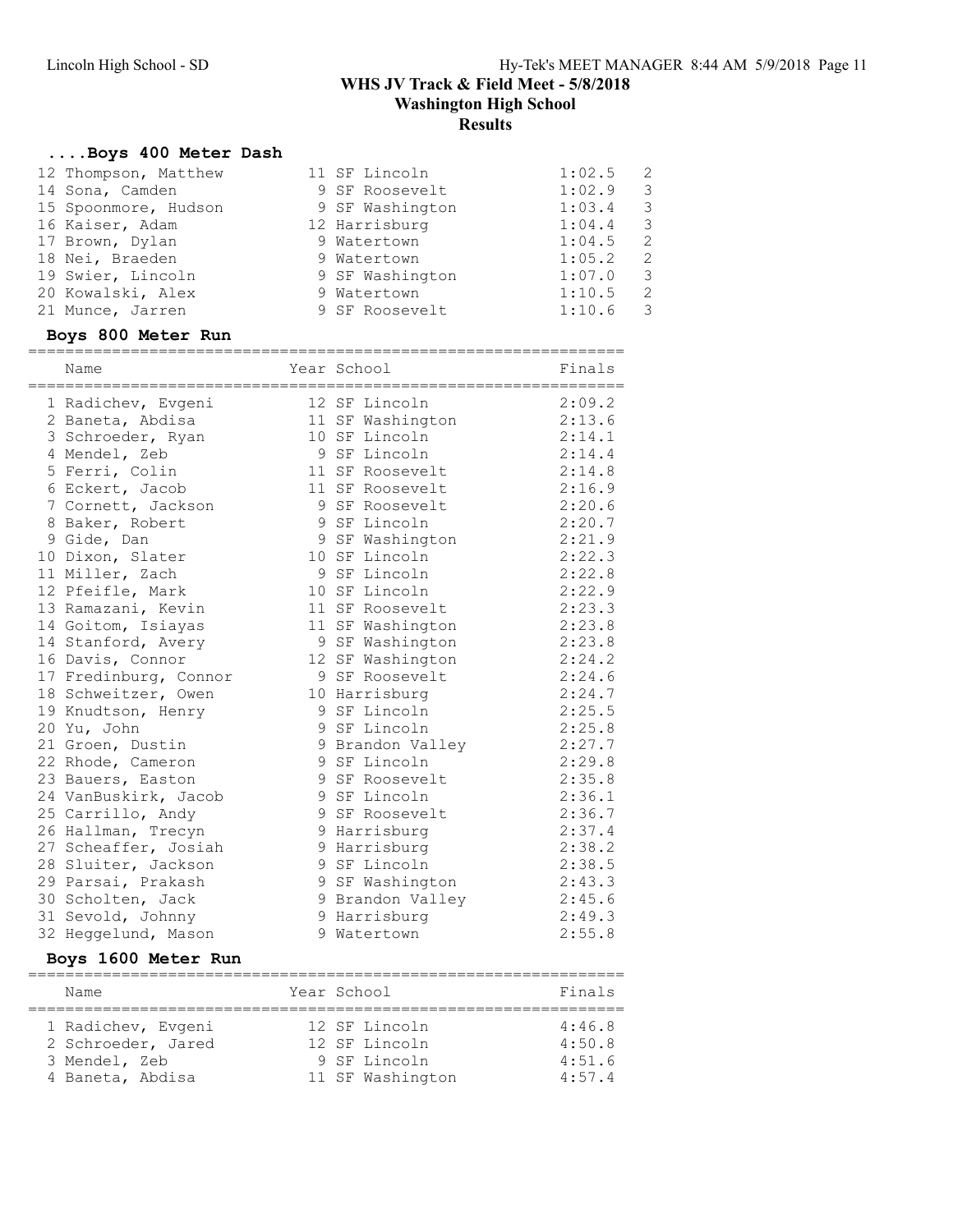# ....Boys 1600 Meter Run

| 5 Baker, Robert      | 9 SF Lincoln      | 5:01.6 |
|----------------------|-------------------|--------|
| 6 Pfeifle, Mark      | 10 SF Lincoln     | 5:02.9 |
| 7 Dixon, Slater      | 10 SF Lincoln     | 5:03.7 |
| 8 Walter, Alexander  | 12 SF Washington  | 5:05.5 |
| 9 Davis, Connor      | 12 SF Washington  | 5:06.3 |
| 10 Barnhart, Avery   | 9 Harrisburg      | 5:08.5 |
| 11 Gide, Dan         | 9 SF Washington   | 5:08.9 |
| 12 Dykstra, Zach     | 12 Brandon Valley | 5:10.0 |
| 13 Yu, John          | 9 SF Lincoln      | 5:10.4 |
| 14 Miller, Zach      | 9 SF Lincoln      | 5:10.8 |
| 15 Stanford, Avery   | 9 SF Washington   | 5:12.6 |
| 16 Elkin, Colter     | 10 Brandon Valley | 5:13.8 |
| 17 House, Aaron      | 9 Brandon Valley  | 5:14.1 |
| 18 VanBerkum, Cody   | 10 Harrisburg     | 5:14.5 |
| 19 Papka, Evan       | 12 Harrisburg     | 5:16.9 |
| 20 Goitom, Isiayas   | 11 SF Washington  | 5:21.8 |
| 21 Groen, Dustin     | 9 Brandon Valley  | 5:26.3 |
| 22 VanBuskirk, Jacob | 9 SF Lincoln      | 5:27.0 |
| 23 Woolridge, Jacob  | 10 SF Roosevelt   | 5:27.5 |
| 24 Hallman, Trecyn   | 9 Harrisburg      | 5:28.1 |
| 25 Scheaffer, Josiah | 9 Harrisburg      | 5:36.6 |
| 26 Sluiter, Jackson  | 9 SF Lincoln      | 5:39.0 |
| 27 Scholten, Jack    | 9 Brandon Valley  | 5:49.7 |
| 28 Carrillo, Andy    | 9 SF Roosevelt    | 5:50.1 |
| 29 Parsai, Prakash   | 9 SF Washington   | 5:56.8 |
| 30 Sevold, Johnny    | 9 Harrisburg      | 6:03.8 |

### Boys 3200 Meter Run

| Name                     | Year School       | Finals  |
|--------------------------|-------------------|---------|
| 1 Hentschel, Zach        | 10 Brandon Valley | 10:53.2 |
| 2 Reese, Carson          | 9 SF Roosevelt    | 10:54.4 |
| 3 Breidenbach, Alexander | 11 SF Washington  | 11:12.4 |
| 4 Reeser, Brysen         | 11 SF Roosevelt   | 11:13.7 |
| 5 Stanton, Zach          | 11 SF Roosevelt   | 11:13.9 |
| 6 Waddell, Connor        | 11 SF Roosevelt   | 11:32.1 |
| 7 Elkin, Colter          | 10 Brandon Valley | 11:44.7 |
| 8 Johnson, Jordan        | 9 SF Roosevelt    | 11:49.1 |
| 9 Rodman, Lucas          | 9 SF Washington   | 12:02.8 |
| 10 Mussa, Abel           | 9 SF Roosevelt    | 12:28.2 |
| 11 Lamberts, Lane        | 11 Brandon Valley | 12:46.4 |
| 12 Zuidema, Javon        | 9 Brandon Valley  | 13:23.7 |

## Boys 110 Meter Hurdles

| Name                | Year School     | Finals H# |                |
|---------------------|-----------------|-----------|----------------|
| 1 Southwick, Sam    | 9 SF Lincoln    | 16.8      | - 2            |
| 1 Treadway, Braedon | 11 SF Lincoln   | 16.8      | $\overline{1}$ |
| 3 Koepke, Russell   | 9 SF Lincoln    | 17.5      | $\mathcal{R}$  |
| 4 McCubbin, Kamren  | 9 SF Washington | 17.9      | 2              |
| 4 Lear, Nate        | 9 Watertown     | 17.9      | $\overline{1}$ |
| 6 Krouse, Matthew   | 10 Harrisburg   | 18.1      | 2              |
| 7 Landsem, Dylan    | 11 SF Roosevelt | 18.2      | $\overline{1}$ |
|                     |                 |           |                |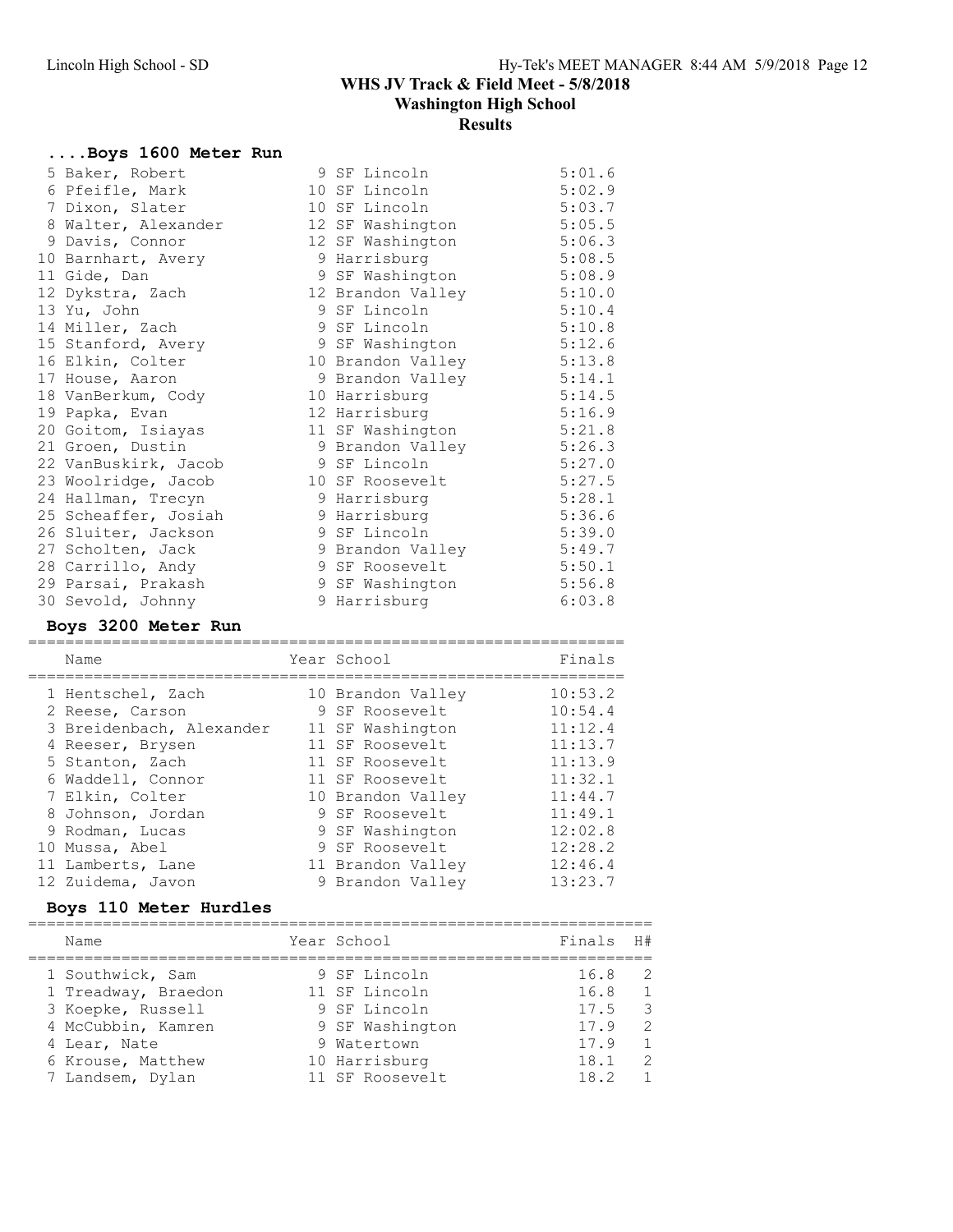### ....Boys 110 Meter Hurdles

| 8 Howell, Ethan     | 10 SF Roosevelt  | 18.4<br>1                       |
|---------------------|------------------|---------------------------------|
| 9 Brost, Carter     | 9 SF Lincoln     | 18.8<br>- 3                     |
| 9 Carda, William    | 10 SF Washington | 18.8<br>1                       |
| 11 Rollinger, Ethan | 9 Harrisburg     | 19.8<br>$\overline{1}$          |
| 12 Woods, Carson    | 9 SF Lincoln     | 20.2<br>- 2                     |
| 13 Hulstein, Cole   | 10 SF Washington | 20.3<br>$\overline{\mathbf{3}}$ |

# Boys 300 Meter Hurdles

| Name                 |   | Year School      | Finals | H#           |
|----------------------|---|------------------|--------|--------------|
| 1 Koepke, Russell    |   | 9 SF Lincoln     | 44.4   | 2            |
| 2 McCubbin, Kamren   |   | 9 SF Washington  | 45.1   | 2            |
| 3 Southwick, Sam     |   | 9 SF Lincoln     | 45.3   | 1            |
| 4 Lear, Nate         |   | 9 Watertown      | 46.4   | $\mathbf{1}$ |
| 5 Woods, Carson      |   | 9 SF Lincoln     | 46.9   | 2            |
| 6 Fleming, Paxon     |   | 9 SF Roosevelt   | 47.2   | $\mathbf{1}$ |
| 7 Carda, William     |   | 10 SF Washington | 47.7   | $\mathbf{1}$ |
| 8 Allen, Brenden     | 9 | Watertown        | 47.9   | 1            |
| 9 Landsem, Dylan     |   | 11 SF Roosevelt  | 48.7   | $\mathbf{1}$ |
| 9 Howell, Ethan      |   | 10 SF Roosevelt  | 48.7   | 2            |
| 11 Day, Mattias      |   | 11 SF Washington | 49.2   | 2            |
| 12 Schroeder, Jared  |   | 12 SF Lincoln    | 50.8   | 2            |
| 13 Hulstein, Cole    |   | 10 SF Washington | 51.5   | 2            |
| 14 Walter, Alexander |   | 12 SF Washington | 55.2   | 2            |

### Boys 4x100 Meter Relay

| School                                        | Finals | H#            |
|-----------------------------------------------|--------|---------------|
| 1 SF Washington 'A'                           | 46.5   |               |
| 2 SF Lincoln 'A'                              | 46.8   |               |
| 3 SF Lincoln 'B'                              | x47.8  | $\mathcal{L}$ |
| 4 SF Roosevelt 'A'                            | 47.9   |               |
| 5 Watertown 'A'                               | 48.1   | 1             |
| 6 Watertown 'B'                               | x49.6  | 2             |
| 7 SF Roosevelt 'B'                            | x50.2  | $\mathcal{L}$ |
| $\mathsf{B}$<br>8 SF Washington               | x50.3  | $\mathcal{L}$ |
| $^{\prime}$ A $^{\prime}$<br>9 Brandon Valley | 51.3   |               |
| "B"<br>10 Brandon Valley                      | x56.0  | $\mathcal{L}$ |

### Boys 4x200 Meter Relay

| School                | Finals  |
|-----------------------|---------|
|                       |         |
| 1 SF Roosevelt. 'A'   | 1:38.6  |
| 2 SF Lincoln 'A'      | 1:38.8  |
| 3 SF Washington 'A'   | 1:42.2  |
| 4 SF Washington 'B'   | x1:47.7 |
| 5 Watertown 'B'       | x1:49.5 |
| 6 SF Lincoln<br>$'$ B | x1:50.0 |
| -- Watertown 'A'      |         |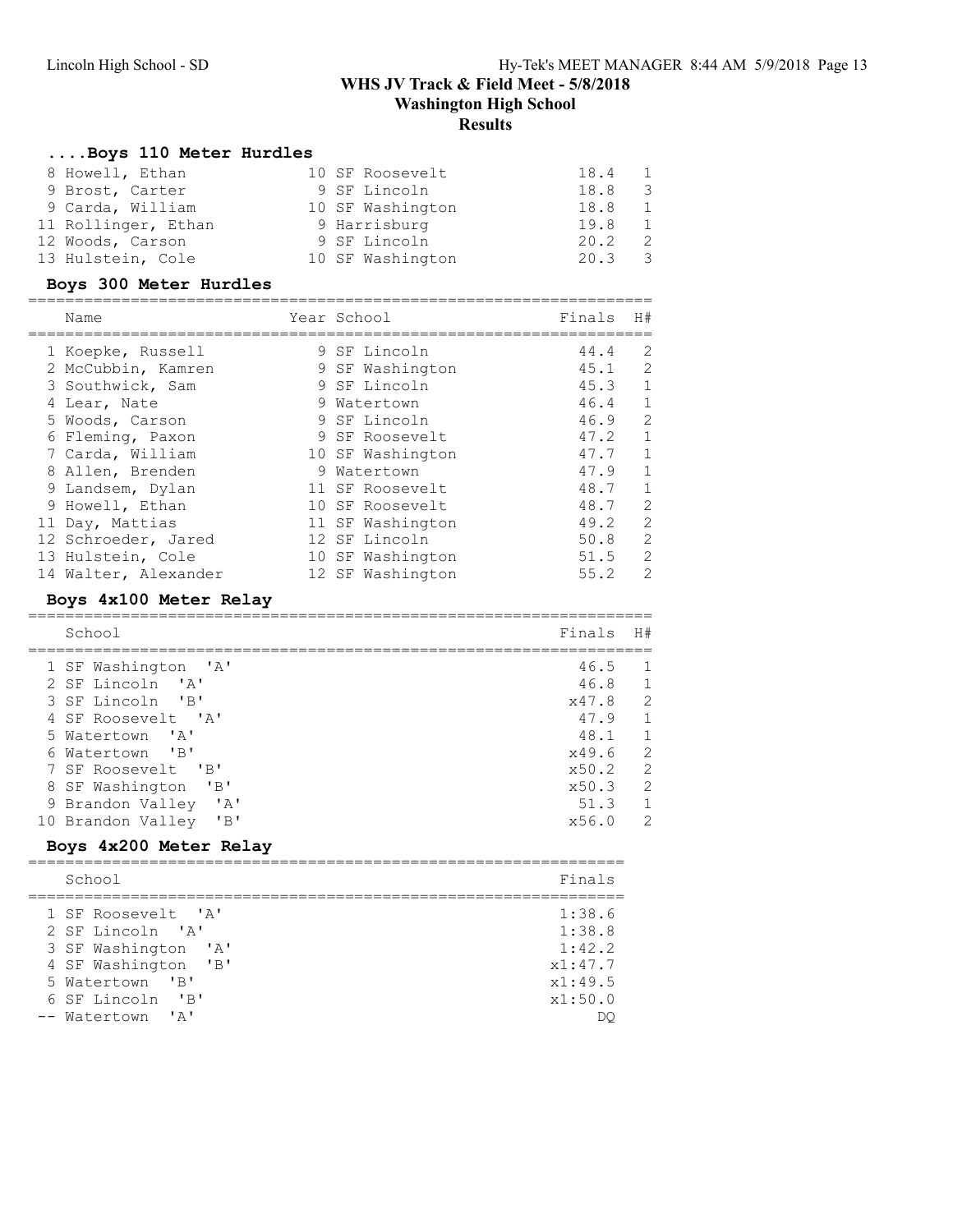# Boys 4x400 Meter Relay

| ;===========================                                                                                                                                                                                                                                                              |                                                                                                                                                                                                                     |                                                                                                                                                                                       |
|-------------------------------------------------------------------------------------------------------------------------------------------------------------------------------------------------------------------------------------------------------------------------------------------|---------------------------------------------------------------------------------------------------------------------------------------------------------------------------------------------------------------------|---------------------------------------------------------------------------------------------------------------------------------------------------------------------------------------|
| School                                                                                                                                                                                                                                                                                    |                                                                                                                                                                                                                     | Finals                                                                                                                                                                                |
| $^{\prime}$ A $^{\prime}$<br>1 SF Lincoln<br>2 SF Washington<br>$^{\prime}$ A $^{\prime}$<br>3 SF Washington<br>"B"<br>4 SF Roosevelt<br>' A'<br>5 SF Roosevelt<br>$\overline{\phantom{a}}$ $\overline{\phantom{a}}$ $\overline{\phantom{a}}$<br>6 Watertown<br>$^{\prime}$ A $^{\prime}$ |                                                                                                                                                                                                                     | 3:39.9<br>3:50.7<br>x3:56.6<br>3:57.5<br>x4:08.7<br>4:16.9                                                                                                                            |
| Boys 4x800 Meter Relay                                                                                                                                                                                                                                                                    |                                                                                                                                                                                                                     |                                                                                                                                                                                       |
| School                                                                                                                                                                                                                                                                                    |                                                                                                                                                                                                                     | Finals                                                                                                                                                                                |
| 1 SF Roosevelt<br>' A'<br>2 SF Washington 'A'<br>3 SF Lincoln 'A'<br>4 SF Roosevelt<br>$\mathsf{B}$<br>5 Brandon Valley 'A'<br>6 Harrisburg 'A'<br>7 Watertown<br>' A'                                                                                                                    |                                                                                                                                                                                                                     | 9:06.6<br>9:11.9<br>9:12.6<br>x9:13.5<br>9:16.2<br>9:21.2<br>9:22.9                                                                                                                   |
| Boys 1600 Sprint Medley                                                                                                                                                                                                                                                                   |                                                                                                                                                                                                                     |                                                                                                                                                                                       |
| School                                                                                                                                                                                                                                                                                    |                                                                                                                                                                                                                     | Finals                                                                                                                                                                                |
| =============<br>$^{\prime}$ A $^{\prime}$<br>1 SF Washington<br>2 SF Lincoln 'A'<br>3 Brandon Valley<br>' A'<br>4 Watertown<br>$\mathsf{A}$                                                                                                                                              |                                                                                                                                                                                                                     | 4:10.3<br>4:10.6<br>4:18.1<br>4:18.7                                                                                                                                                  |
| Boys High Jump                                                                                                                                                                                                                                                                            |                                                                                                                                                                                                                     |                                                                                                                                                                                       |
| Name                                                                                                                                                                                                                                                                                      | Year School                                                                                                                                                                                                         | Finals                                                                                                                                                                                |
| 1 Schamens, Brett<br>2 Niyonshuti, Patrick<br>3 Gilbertson, Nathan<br>4 Hamilton, Keyvon<br>5 Mckenzie, Nehemiah<br>6 Kroehnert, Lucas<br>7 Kayee, Leo<br>8 Johnson, Presley<br>9 Rollinger, Ethan<br>9 Ramm, Logan<br>9 Glanzer, Gabe<br>9 Lindner, Chase                                | 12 Watertown<br>11 SF Roosevelt<br>10 SF Washington<br>12 SF Roosevelt<br>12 SF Lincoln<br>11 SF Washington<br>10 SF Lincoln<br>9 SF Roosevelt<br>9 Harrisburg<br>9 SF Washington<br>9 SF Roosevelt<br>9 Harrisburg | $5 - 06.00$<br>$J5 - 06.00$<br>$5 - 04.00$<br>$J5 - 04.00$<br>$5 - 02.00$<br>$J5 - 02.00$<br>$J5 - 02.00$<br>$J5 - 02.00$<br>$5 - 00.00$<br>$5 - 00.00$<br>$5 - 00.00$<br>$5 - 00.00$ |
| 13 Muhammed, Amir<br>14 Munce, Jarren<br>14 Baldwin, Micah<br>14 Jordan, Cayden<br>17 Jirsa, Ethan<br>-- Rhode, Cameron                                                                                                                                                                   | 11 SF Roosevelt<br>9 SF Roosevelt<br>11 Watertown<br>10 SF Roosevelt<br>10 SF Lincoln<br>9 SF Lincoln                                                                                                               | $4 - 10.00$<br>$4 - 08.00$<br>$4 - 08.00$<br>$4 - 08.00$<br>$4 - 06.00$<br>ΝH                                                                                                         |
| -- Lambertz, Lawson<br>-- Mills, Ethan<br>-- Dunham, Matthew                                                                                                                                                                                                                              | 9 Brandon Valley<br>9 SF Roosevelt<br>12 SF Lincoln                                                                                                                                                                 | ΝH<br>ΝH<br>ΝH                                                                                                                                                                        |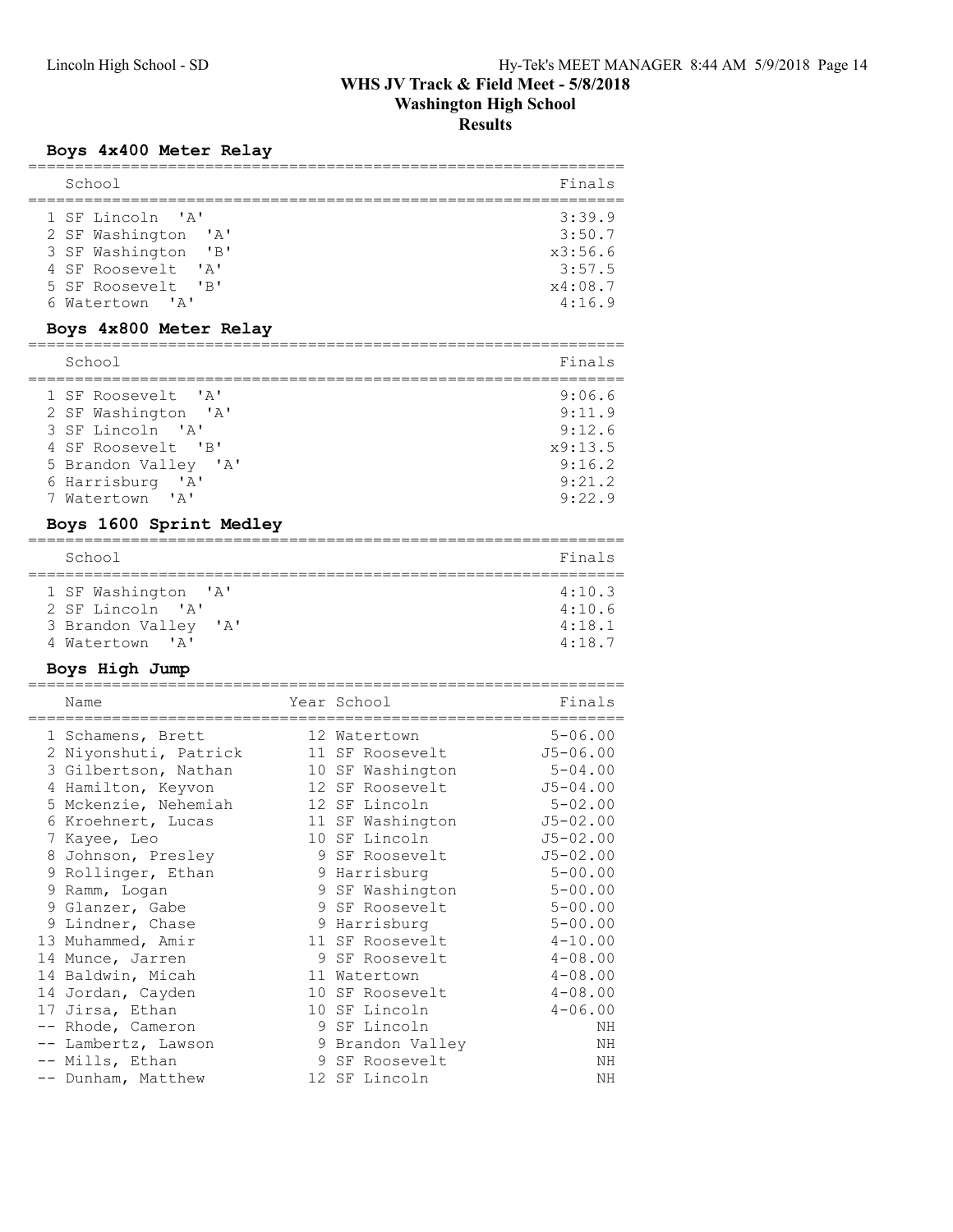#### Boys Pole Vault

| Name                           | Year School           | Finals        |
|--------------------------------|-----------------------|---------------|
|                                |                       |               |
| 1 Kramer, Brandon              | 11 SF Lincoln         | $12 - 00.00$  |
| 2 Moon, Nathan                 | 10 SF Roosevelt       | $J12 - 00.00$ |
| 3 Beavers, Beau                | 9 SF Lincoln          | $11 - 00.00$  |
| 4 Erickson, Austin             | 12 Brandon Valley     | $10 - 06.00$  |
| 5 Turuk, Guguk                 | 11 SF Washington      | $10 - 00.00$  |
| 6 Clark, Bryce                 | 10 SF Roosevelt       | $J10 - 00.00$ |
| 7 Sorensen, Austin             | 11 SF Lincoln         | $J10 - 00.00$ |
| 8 Lacey, Ethan                 | 9 Brandon Valley      | $J10 - 00.00$ |
|                                |                       | $9 - 06.00$   |
| 9 Westcott, Tyler              | 9 Brandon Valley      |               |
| 10 Dorris, Mason               | 10 SF Roosevelt       | $J9 - 06.00$  |
| 11 Jellis, Devan               | 9 Brandon Valley      | $J9 - 06.00$  |
| 12 Haber, Prescott             | 11 SF Roosevelt       | $7 - 00.00$   |
| 13 Johnson, Benjamin           | 9 SF Lincoln          | $J7 - 00.00$  |
| 14 Swab, Tanner                | 11 SF Roosevelt       | $J7 - 00.00$  |
| 15 Weems, Jonah                | 10 SF Roosevelt       | $6 - 00.00$   |
| Boys Long Jump                 |                       |               |
|                                |                       |               |
| Name                           | Year School           | Finals        |
|                                |                       |               |
| 1 Redd, Sharif                 | 10 SF Lincoln         | $20 - 03.50$  |
| 2 Wasmund, Spencer             | 10 SF Lincoln         | $19 - 00.00$  |
| 3 Morris, Mason                | 10 Watertown          | $18 - 08.00$  |
| 4 Hicks, LaPete                | 9 SF Lincoln          | $18 - 07.00$  |
| 5 Fossum, Brett                | 10 Watertown          | $18 - 04.75$  |
| 5 Shaw, Daeshanal              | 11 SF Lincoln         | $18 - 04.75$  |
| 7 Kroehnert, Lucas             | 11 SF Washington      | $18 - 03.75$  |
| 8 Evans, Mason                 | 10 Watertown          | $18 - 00.50$  |
| Boys Triple Jump               |                       |               |
| =======                        |                       |               |
| Name                           | Year School           | Finals        |
| 1 Fossum, Brett                | 10 Watertown          | $37 - 05.00$  |
| 2 Ingalls, Nathan              | 10 Watertown          | $37 - 04.00$  |
| 3 Evans, Mason                 | 10 Watertown          | $36 - 10.00$  |
| 4 Niyonshuti, Patrick          | 11 SF Roosevelt       | $36 - 03.50$  |
| 5 Zahn, Christopher            | 12 SF Washington      | $36 - 00.00$  |
| 6 Wilson, Wesley               | 9 Brandon Valley      | $34 - 03.75$  |
|                                |                       |               |
| 7 Dougherty, Robert            | 11 SF Washington      | $33 - 03.00$  |
| 8 Torbor, Godgift              | 9 SF Lincoln          | $31 - 11.00$  |
| Boys Shot Put                  |                       |               |
| Name                           | Year School           | Finals        |
| ------------------------------ | ;==================== |               |
| 1 Dean, Tyler                  | 9 Watertown           | $47 - 06.00$  |
| 2 Oppold, Alex                 | 10 SF Lincoln         | $40 - 11.25$  |
| 3 Bourne, Jadan                | 10 SF Roosevelt       | $39 - 11.00$  |
| 4 Martans, Josh                | 10 Harrisburg         | $39 - 07.50$  |
|                                |                       | $38 - 06.75$  |
| 5 Day, Mattias                 | 11 SF Washington      |               |
| 6 Mullet, Jaxen                | 9 Brandon Valley      | $38 - 01.25$  |
| 7 Kohls, Sam                   | 9 SF Roosevelt        | $38 - 01.00$  |